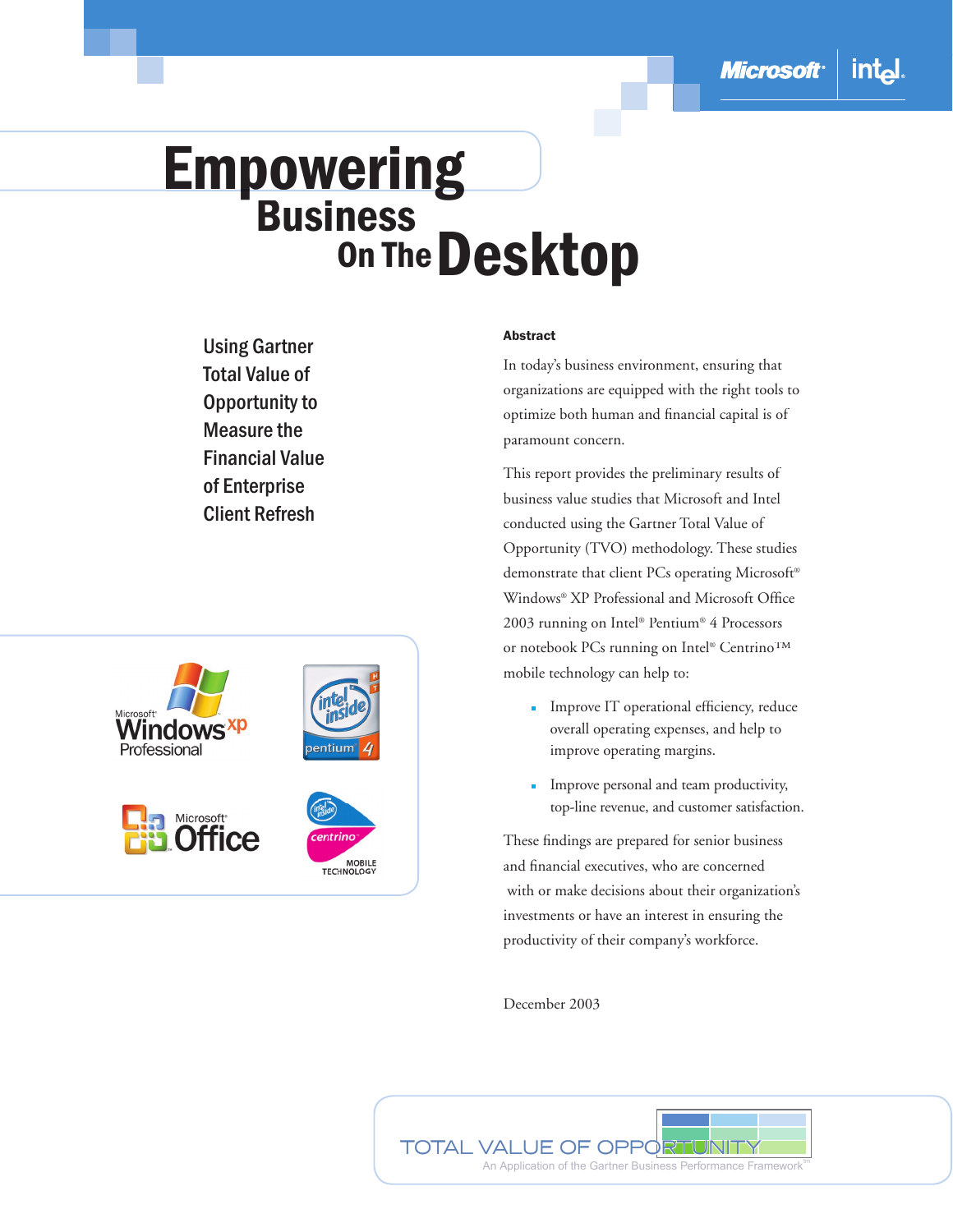The information contained in this document represents the current views of Microsoft and/or Intel Corporation on the issues discussed as of the date of publication. Because Microsoft and Intel must respond to changing market conditions, it should not be interpreted to be a commitment on the part of Microsoft, and Microsoft or its respective suppliers cannot guarantee the accuracy of any information presented after the date of publication.

THIS WHITE PAPER IS FOR INFORMATIONAL PURPOSES ONLY AND IS PROVIDED "AS IS." MICROSOFT AND INTEL AND THEIR RESPECTIVE SUPPLIERS MAKE NO WARRANTIES, EXPRESS OR IMPLIED, INCLUDING BUT NOT LIMITED TO ANY IMPLIED WARRANTY OF MERCHANTABILITY, FITNESS FOR A PARTICULAR PURPOSE, NON-INFRINGEMENT OF INTELLECTUAL PROPERTY RIGHTS, OR ANY WARRANTY OTHERWISE ARISING OUT OF ANY PROPOSAL, SPECIFICATION, OR SAMPLE. MICROSOFT AND INTEL ASSUME NO RESPONSIBILITY FOR ANY ERRORS CONTAINED IN THIS DOCUMENT AND HAVE NO LIABILITIES OR OBLIGATIONS FOR ANY DAMAGES ARISING FROM OR IN CONNECTION WITH THE USE OF THIS DOCUMENT.

Complying with all applicable copyright laws is the responsibility of the user. Without limiting the rights under copyright, no part of this document may be reproduced, stored in or introduced into a retrieval system, or transmitted in any form or by any means (electronic, mechanical, photocopying, recording, or otherwise), or for any purpose, without the express written permission of Microsoft and Intel Corporation.

Microsoft and Intel may have patents, patent applications, trademarks, copyrights, or other intellectual property rights covering subject matter in this document. Except as expressly provided in any written license agreement from Microsoft and Intel, the furnishing of this document does not give you any license to these patents, trademarks, copyrights, or other intellectual property.

© 2003 Microsoft Corporation. All rights reserved.

© 2003 Intel Corporation. All rights reserved.

Microsoft, Active Directory, DOS, InfoPath, Office, the Office Logo, OneNote, SharePoint, Windows, the Windows logo, and Windows NT are either registered trademarks or trademarks of Microsoft Corporation in the United States and/or other countries. Intel, Pentium, and Centrino are trademarks or registered trademarks of Intel Corporation or its subsidiaries in the United States or other countries.

The names of actual companies and products mentioned herein may be the trademarks of their respective owners.

*Microsoft Corporation* • One Microsoft Way • Redmond, WA 98052-6399 USA

*Intel Corporation* • 2200 Mission College Blvd. • Santa Clara, CA 95052 USA

1203

This document contains information of a proprietary nature. All information contained herein shall be kept in confidence and shall be for the original recipient's use only. Any unauthorized reproduction by any other party shall constitute an infringement of copyright.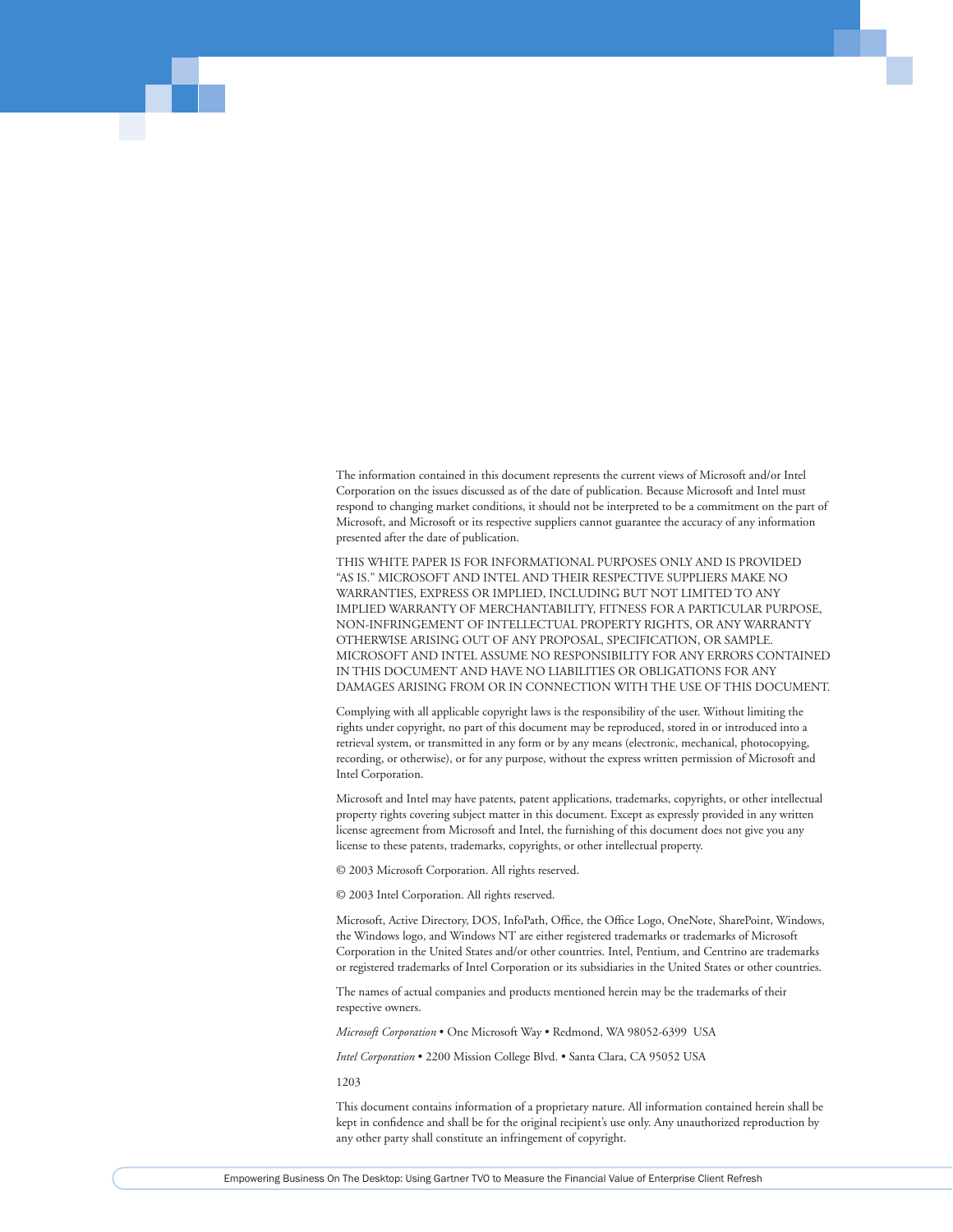## **Contents**

| Gartner Five Pillars of Benefit Realization 3                                                                              |
|----------------------------------------------------------------------------------------------------------------------------|
|                                                                                                                            |
| Using the PC Desktop to Improve                                                                                            |
| Gartner Business Performance Framework                                                                                     |
| Quantitative Results Validate Direct Relationship Between<br>PC Desktop Refresh and Tangible Business Value  8             |
|                                                                                                                            |
| How PC Hardware Influences Business Value  17                                                                              |
| <b>Qualitative Assessment Confirms that Organizations Can</b><br>Realize Value by Deploying Current Desktop Technology  20 |
|                                                                                                                            |
|                                                                                                                            |
|                                                                                                                            |
| Appendix B: Gartner Total Value of Opportunity Methodology  26                                                             |
| Appendix C: Business Performance Framework -                                                                               |
| Appendix D: Five Pillars of Benefits Realization - Definitions  28                                                         |
| Appendix E: Five Pillars of Benefits Realization  30                                                                       |

a post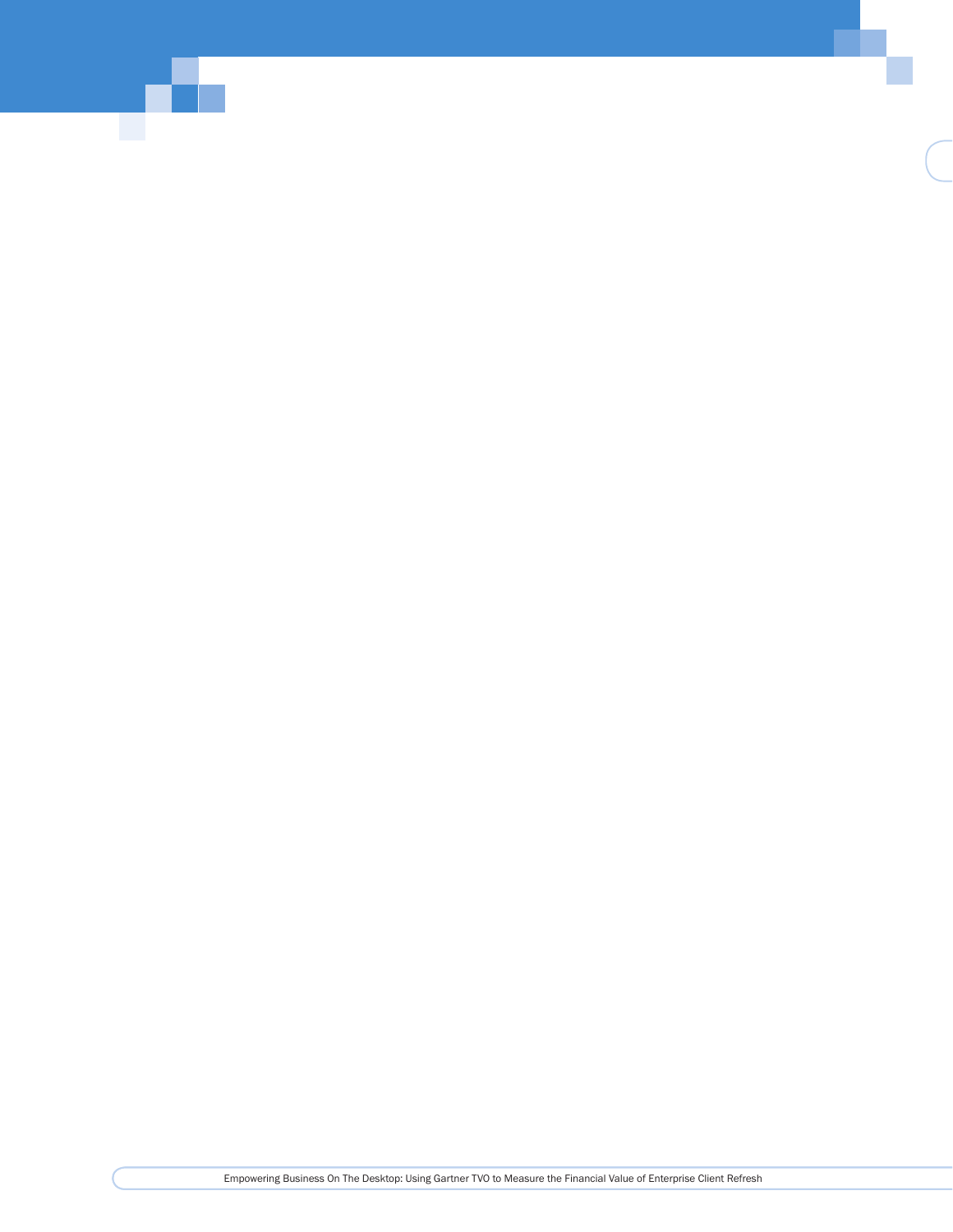## **Executive Summary**

This paper presents findings of business value studies that used the Gartner Total Value of Opportunity (TVO) methodology<sup>1</sup> for financial analysis of IT investments to refresh the PC desktop. The PC desktop includes the desktop and notebook PC client operating system, personal productivity applications, and hardware.

TVO is a Gartner methodology for determining the overall business value expected from an IT-enabled business initiative. TVO takes up where traditional total cost of ownership (TCO) methodology leaves off. TVO includes IT cost-based measurements and businessrelated measurements that are not part of TCO or other IT cost-based methodologies. The essential point of conducting TVO analyses for desktop client refresh is to assess the value that can be realized in areas outside of IT cost. TVO results are reported in a specific set of TVO parameters as well a traditional valuation measures.

The studies documented in this report were conducted during 2003 at 22 enterprise customer organizations<sup>2</sup> throughout the world. These companies, which represent a variety of sectors in business, government, and education, use a total of more than 713,000 desktop and notebook PCs. Nine of the companies conducted complete TVO analyses, which were assessed<sup>3</sup> by Gartner Inc.; the other companies chose to do partial TVO analyses in line with their business priorities.

#### **TVO Results**

Results of the TVO studies show that for the organizations profiled in this report, traditional IT metrics, measured as IT Responsiveness, represent only 29 percent of the value derived from refreshing the desktop client PC. Exhibit 1 shows that the majority of the financial value of refreshing the desktop PC is found in non-IT-related categories.



Exhibit 1 - Relative Value of Technology in TVO Studies

<sup>1</sup> For more information about Gartner TVO methodology, go to https://tvo.gartner.com/home/ or Appendix B, "Gartner Total Value of Opportunity Methodology" later in this report.

<sup>2</sup> For more information about the participating organizations, see Appendix A, "About This Report."

<sup>3</sup> The TVO software model is based on a methodology researched and developed by Gartner, Inc. Gartner has examined the data collection methods of Microsoft and Intel, and has concluded that the methodology employed conforms to Gartner's approved methods. The results are based on the specific outcome of a client implementation and should not be construed as an industry view. This statement is not, and should not directly or by implication be taken as an endorsement by Gartner of any Microsoft or Intel product or service.

 $1$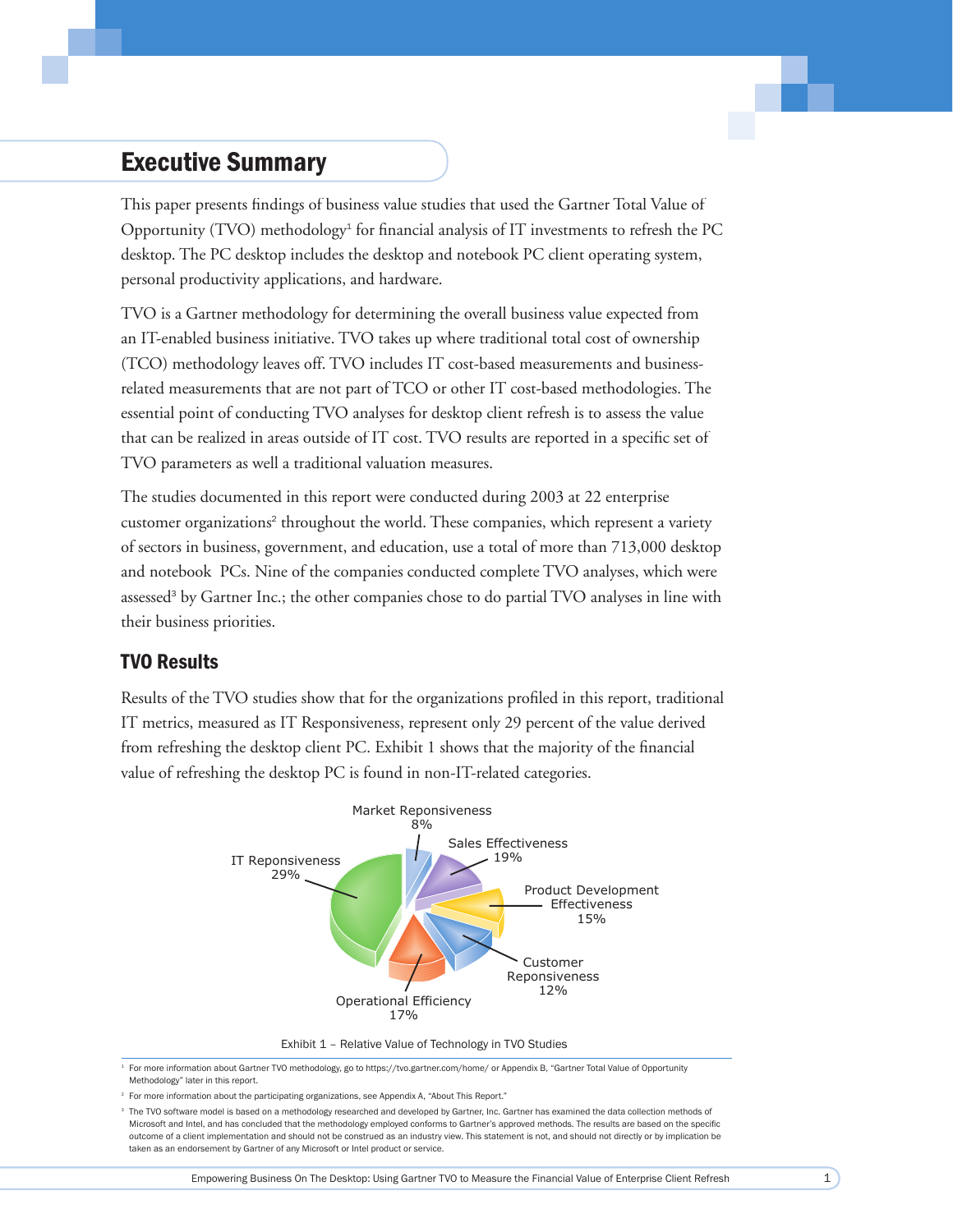For decision-makers who have previously made IT investment decisions based principally on TCO and IT-related metrics, it is an important new discovery to realize that nearly 75 percent of the value of refreshing the desktop client is derived directly from business-related benefits.

While the metrics shown here reflect the unique circumstances of each of the organizations profiled, the key takeaway is that IT benefits alone are not sufficient to base business-critical decisions about refreshing the desktop client PC.<sup>4</sup>

Exhibit 2 shows the total value and the value per PC per year based on the TVO analyses for the organizations profiled in this report.

| <b>Gartner Business</b>      | <b>TVO Aggregate</b>                         | <b>All TVO Studies</b> |                   |  |
|------------------------------|----------------------------------------------|------------------------|-------------------|--|
| <b>Performance Framework</b> |                                              | <b>Total Value</b>     | Value / PC / Year |  |
|                              | Market Responsiveness <sup>5</sup>           | \$13,059,730           | \$2.612           |  |
| <b>Demand Management</b>     | <b>Sales Effectiveness</b>                   | \$32,155,392           | \$616             |  |
|                              | <b>Product Development Effectiveness</b>     | \$26,336,022           | \$1.177           |  |
|                              | <b>Customer Responsiveness</b>               | \$20,991,209           | \$320             |  |
| <b>Supply Management</b>     | <b>Supplier Effectiveness</b>                | n/a                    | n/a               |  |
|                              | <b>Operational Efficiency</b>                | \$28,269,490           | \$338             |  |
|                              | <b>Human Resources Responsiveness</b>        | n/a                    | n/a               |  |
| <b>Support Services</b>      | <b>IT Responsiveness</b>                     | \$49,177,972           | \$408             |  |
|                              | <b>Finance and Regulatory Responsiveness</b> | n/a                    | n/a               |  |

Exhibit 2 - TVO Results: Average Value per PC per Year for Participating Organizations

It is interesting to note that for the companies profiled, none are projected to derive value in the Supplier Effectiveness, Human Resource Responsiveness, or Finance and Regulatory Responsiveness Aggregates. This has more to do with the unique nature of each of these customers, their business, and operations management and is not a reflection of the TVO methodology. Other companies may or may not derive value in these TVO Aggregates depending upon their unique circumstances.

More detailed information that describes the results of the Gartner TVO analysis and a more detailed discussion of TVO methodology are presented in the section, "Gartner Business Performance Framework<sup>TM</sup> and Total Value of Opportunity" later in this report.

#### **Traditional Measures of Valuation**

In addition to the TVO analysis, each organization's investment was measured as any other capital investment by using time-tested valuation methodologies that conform to generally accepted accounting practices.

These values are not intended to provide exact numeric guidelines on the potential value other customers may achieve, but to underline key value areas identified by the customers in this report.

<sup>&</sup>lt;sup>5</sup> Value derived external to company from estimated revenue as a result of new service offering based on a new Microsoft and Intel client platform. See Case Study: Telecommunications # 1, Demand Management, Market Responsiveness, later in this report.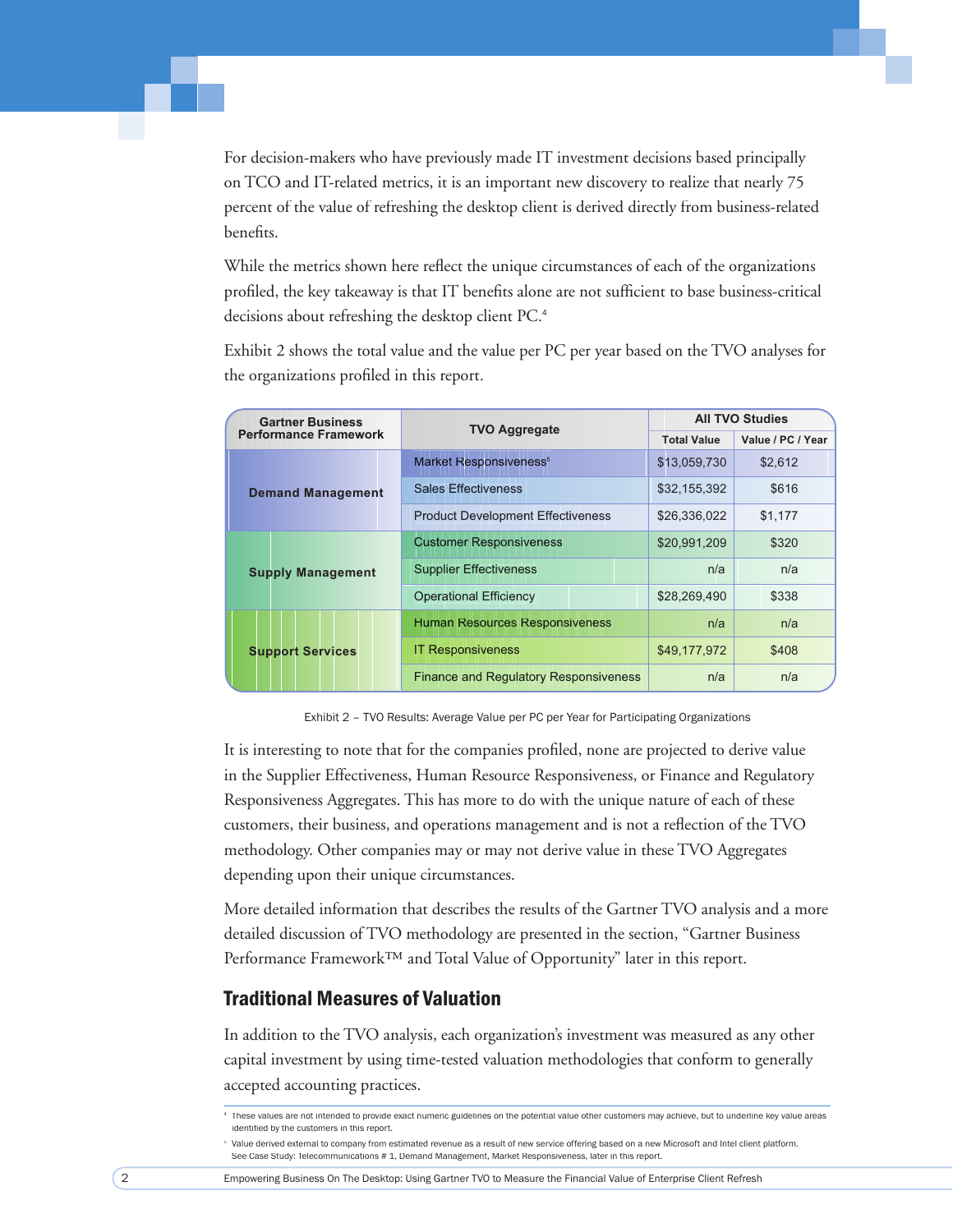Results presented here include nine complete TVO studies that have been assessed by Gartner, Inc. and other studies that utilized parts of the TVO methodology for consistency in analysis. The average value and range of values for each study group are presented in Exhibit 3.6

| <b>Traditional Valuation Measure</b> |                      | <b>All TVO Studies</b>               | <b>Gartner Assessed TVO Studies</b> |                              |  |
|--------------------------------------|----------------------|--------------------------------------|-------------------------------------|------------------------------|--|
|                                      | <b>Average Value</b> | <b>Range of Value</b>                |                                     | <b>Range of Value</b>        |  |
| Internal rate of return              | 115%                 | 26% to 199%                          | 99%                                 | 26% to 199%                  |  |
| Return on investment                 | 218%                 | 55% to 583%                          | 206%                                | 55% to 479%                  |  |
| Payback period                       | 14 months            | 12 to 23 months                      | 16 months                           | 12 to 23 months              |  |
| Discount rate <sup>6</sup>           | 10.9%                | 10% to 15%                           | 11.3%                               | 10% to 15%                   |  |
| Number of PCs per organization       | 30,000+ seats        | 2,500 to<br>$120.000 + \text{seats}$ | $30,000+$ seats                     | $2.500$ to<br>120,000+ seats |  |

Exhibit 3 - Traditional Valuation Measures for All Participating Organizations

Each participating organization anticipates a positive return on investment that will help it to:

- Reduce IT operating expenses.
- Significantly improve IT capabilities including reductions in various costs and improved efficiency in various IT processes.
- · Improve information worker productivity.

#### **Gartner Five Pillars of Benefit Realization**

Some organizations also used the Gartner Five Pillars of Benefit Realization methodology to conduct a qualitative assessment to determine their ability to realize the potential business value of investment in Microsoft and Intel technologies.

Each of these organizations determined that the likelihood of attaining their business goals using a client PC solution composed of a Microsoft client operating system, Microsoft productivity applications, and Intel Architecture-based hardware can be readily accomplished.

As of the publication of this report, many of the organizations profiled plan to deploy solutions based on Microsoft operating system and productivity software and Intel Architecture-based hardware before or during their next hardware refresh cycle. An aggregate of more than 713,000 desktop or notebook PCs will be affected by these deployments.

<sup>6</sup> Two outliers of 3 percent and 27 percent are not included in this range as they represent unusual environments and circumstances. The weighted cost of capital for one European financial institution was unusually low (3 percent), while for a South American manufacturing company it was 27 percent due to an extraordinarily high rate of inflation in its country.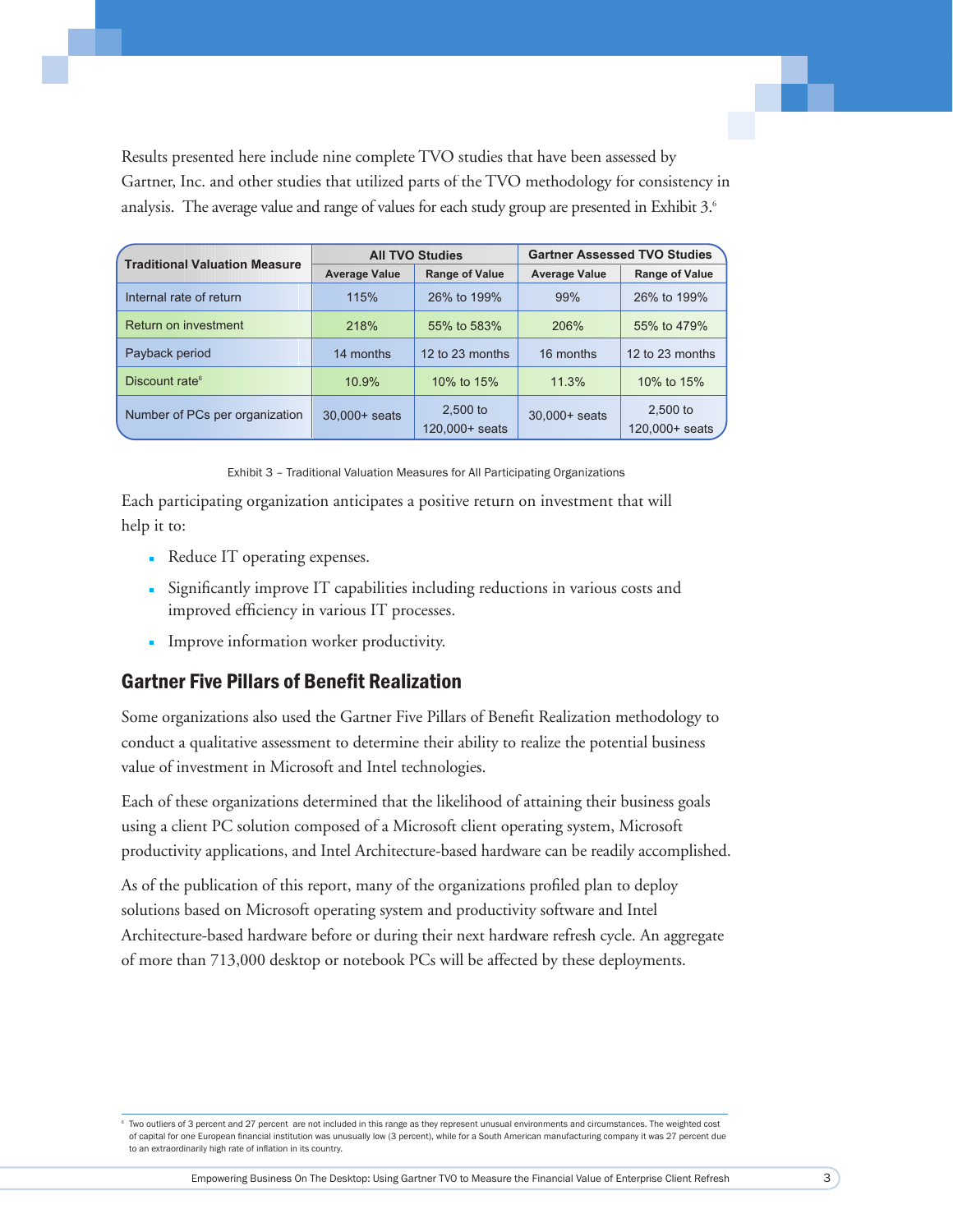## Introduction

Investing in information technology (IT) during uncertain economic times can make even the most seasoned executive pause before signing the check. Yet, in even the best economic climate, saving money alone may be insufficient to justify the costs of IT investments. The question is, how do business decision-makers assess the value of specific IT investments, when it may be challenging to identify exactly how a specific solution helps their organization?

This section discusses the financial contribution that desktop software and hardware can make to information worker productivity and describes the Gartner TVO approach to measuring improvements in business performance enabled by refreshing the PC client in a timely manner.

#### Using the PC Desktop to Improve Information Worker Productivity

All executives surveyed as part of the TVO analyses are concerned with growing top-line revenue, controlling costs, and improving operating margins. Yet achieving each objective is in part governed by information worker productivity and improved workflow processes, which if effectively improved by IT, can help ensure that these fundamental business goals are realized.

However, when it comes to providing direct financial benefit to an organization, the single most important tool in an information worker's toolkit—the desktop or notebook PC and the productivity software that he or she uses every day—is often the most overlooked and unrecognized enabler of productivity and greater IT efficiency.

In a legitimate effort to control costs, many organizations delay their refresh cycle for new PC hardware and with it the adoption of newer PC operating systems and productivity applications. Although this approach saves hard money that improves the bottom line in the short run, it is often not the best long-term decision.

Slower adoption of modern hardware and productivity software can stifle productivity from the workers who provide the greatest financial value to the organization. Also, delayed adoption can actually cost organizations more money from increased IT support requests, increased PC management costs, ineffective security measures, and other direct and indirect IT costs.

A video case study profiling Siemens Business Systems produced by Intel notes that Siemens experienced a 1-percent failure rate for PCs within the first three years of life and a 3-percent failure rate for PCs that are five years or more older.<sup>7</sup> It should be noted that PC warranties usually expire at the end of three years, which adds to hardware maintenance costs.

<sup>&</sup>lt;sup>7</sup> For additional information on the costs associated with delaying the hardware refresh cycle, view the video case study on Siemens Business Systems produced by Intel: http://intel.com/ebusiness/upgrade/reducecosts.htm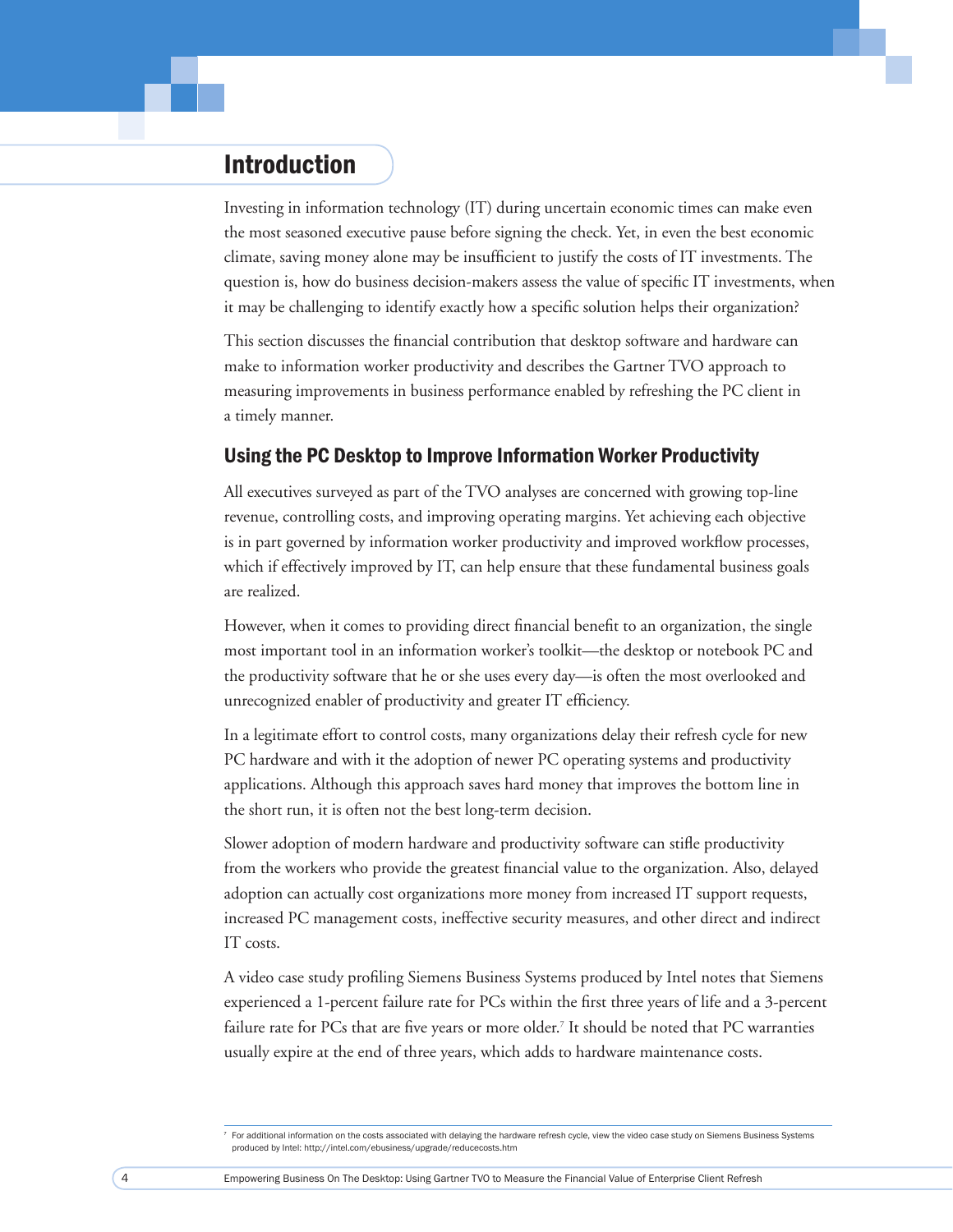If organizations upgrade their PC operating systems and primary enterprise-wide productivity applications but not their PC hardware, they will probably receive sub-optimal returns on the use of the software, simply because the software runs on PCs that are not designed for the latest innovations in the software. For example, Intel's Pentium 4 Processor with Hyper-Threading Technology (HT Technology) takes advantage of the multi-thread capability in Microsoft's latest client operating system, Windows XP Professional, enabling it to perform up to 25 percent faster.<sup>8</sup>

Also, the real-dollar value of having hardware that is available and reliable whenever users need it should not be underestimated. In fact, the single largest component of return on investment for all of the organizations profiled lies in the area of IT Responsiveness with 29 percent of total value. This quality is measured by a wide range of IT functionality including PC availability and reliability, help desk and IT support staff reductions, and savings in software licensing. IT Responsiveness measurements encompass both software and hardware.

As senior managers become more involved in making IT decisions, especially those that relate to achieving longer-term strategic business initiatives, they are challenged to define the metrics that accurately measure return on IT investments.

Because providing information workers with the latest PC hardware and software is often not considered to be a strategic investment, the dollar value of these fundamental business tools is not commonly or routinely measured.

A successful measurement method must derive business value and return on investment metrics that provide executives with bona fide business tools that can help them make more effective and strategic decisions. To provide the greatest value, the method must take a quantitative and a qualitative approach to ensure that both objective and subjective results are taken into account.

For the business value studies presented in this report, Microsoft and Intel turned to Gartner Inc. and its TVO methodology for a consistent and comprehensive approach to valuing the financial benefits of IT investments.

#### Gartner Business Performance Framework and Total Value of Opportunity

The Gartner TVO methodology, a core component of the Gartner Business Performance Framework™ developed by Gartner Inc., was designed to help organizations determine the business value of their IT investments. The methodology provides quantitative and qualitative analytical tools that measure value to both the IT and the business aspects of an organization.

<sup>8</sup> For more information, on Intel Pentium 4 Processors supporting Hyper-Threading Technology go to http://www.intel.com/info/hyperthreading.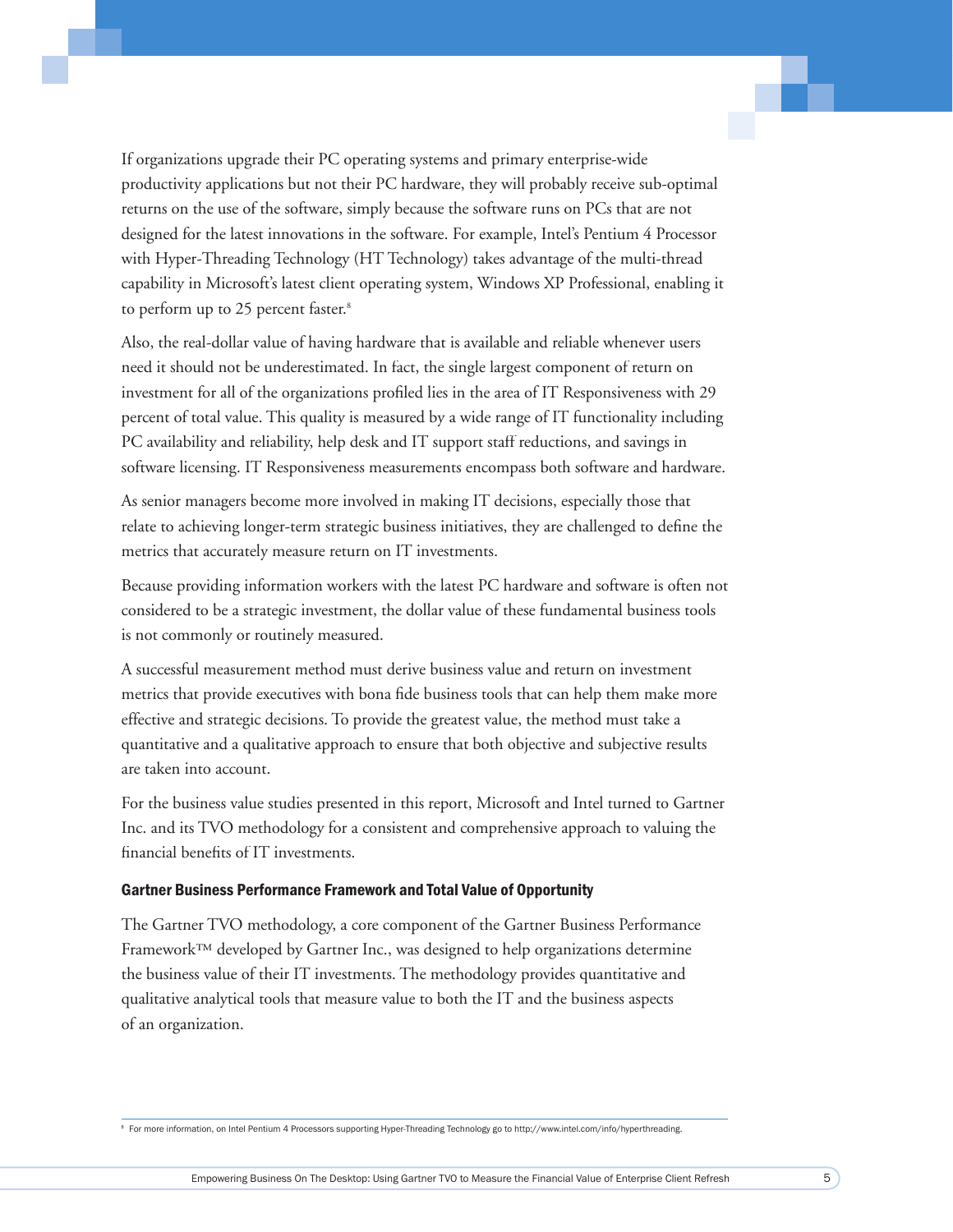The Gartner Business Performance Framework is organized into three core areas:

- Demand Management includes all the actionable activities involved with generating demand for the products and services offered by the organization.
- Supply Management includes all the actionable activities directly involved with satisfying demand for the products and services offered by the organization.
- Support Services includes all other actionable activities involved with supporting the organization. These services operate within organizations by providing services to internal clients. They operate on business principles and provide internal services at a cost and quality that is acceptable when assessed against alternatives.

Each core category is divided into three sub-categories, referred to as Aggregates, which further describe specific value.

Exhibit 4 shows the Gartner Business Performance Framework's three core areas of value. The bolded text identifies six of the nine Aggregates, in which value was projected for the profiled organizations where complete TVO analyses were conducted. Exhibit 4 also shows the average value (measured as dollars per PC desktop per year) projected for these organizations.<sup>9</sup>

| <b>Gartner Business</b><br><b>Performance</b><br><b>Framework</b> | <b>Value Measured for Framework Aggregates</b><br>(Average \$ per PC per year for participating organizations) |                                                                 |                                                               |  |
|-------------------------------------------------------------------|----------------------------------------------------------------------------------------------------------------|-----------------------------------------------------------------|---------------------------------------------------------------|--|
| <b>Demand</b><br><b>Management</b>                                | <b>Market</b><br><b>Responsiveness</b><br>\$2,612                                                              | <b>Sales Effectiveness</b><br>\$616                             | <b>Product Development</b><br><b>Effectiveness</b><br>\$1,177 |  |
| <b>Supply</b><br><b>Management</b>                                | <b>Customer</b><br><b>Responsiveness</b><br>\$320                                                              | Supplier<br><b>Effectiveness</b>                                | <b>Operational Efficiency</b><br>\$338                        |  |
| <b>Support</b><br><b>Services</b>                                 | Human Resource<br><b>Responsiveness</b>                                                                        | <b>Information Technology</b><br><b>Responsiveness</b><br>\$408 | Finance and<br>Regulatory<br><b>Responsiveness</b>            |  |

Exhibit 4 - Gartner Business Performance Framework: Value for Framework Aggregates

Although the dollar value is specific to the organizations profiled, the dollar per PC desktop value reflects an outcome that can be extrapolated and applied to virtually any organization in which information and information workers play an important role. The actual dollar values may vary due to specific circumstances in different organizations, but the important point is the overall distribution of value throughout the different Aggregate categories.<sup>10</sup>

Exhibit 4 does more than just report distribution of value and metrics for specific customer organizations. It also identifies new business-oriented metrics that can be measured accurately.

<sup>&</sup>lt;sup>9</sup> The TVO analyses were originally conducted by using each organization's local currency. However, for this report, financial results have been converted to U.S. dollars to ensure consistency in comparison and presentation

<sup>&</sup>lt;sup>10</sup> Other organizations may or may not receive similar value depending upon their unique business circumstances and IT infrastructure.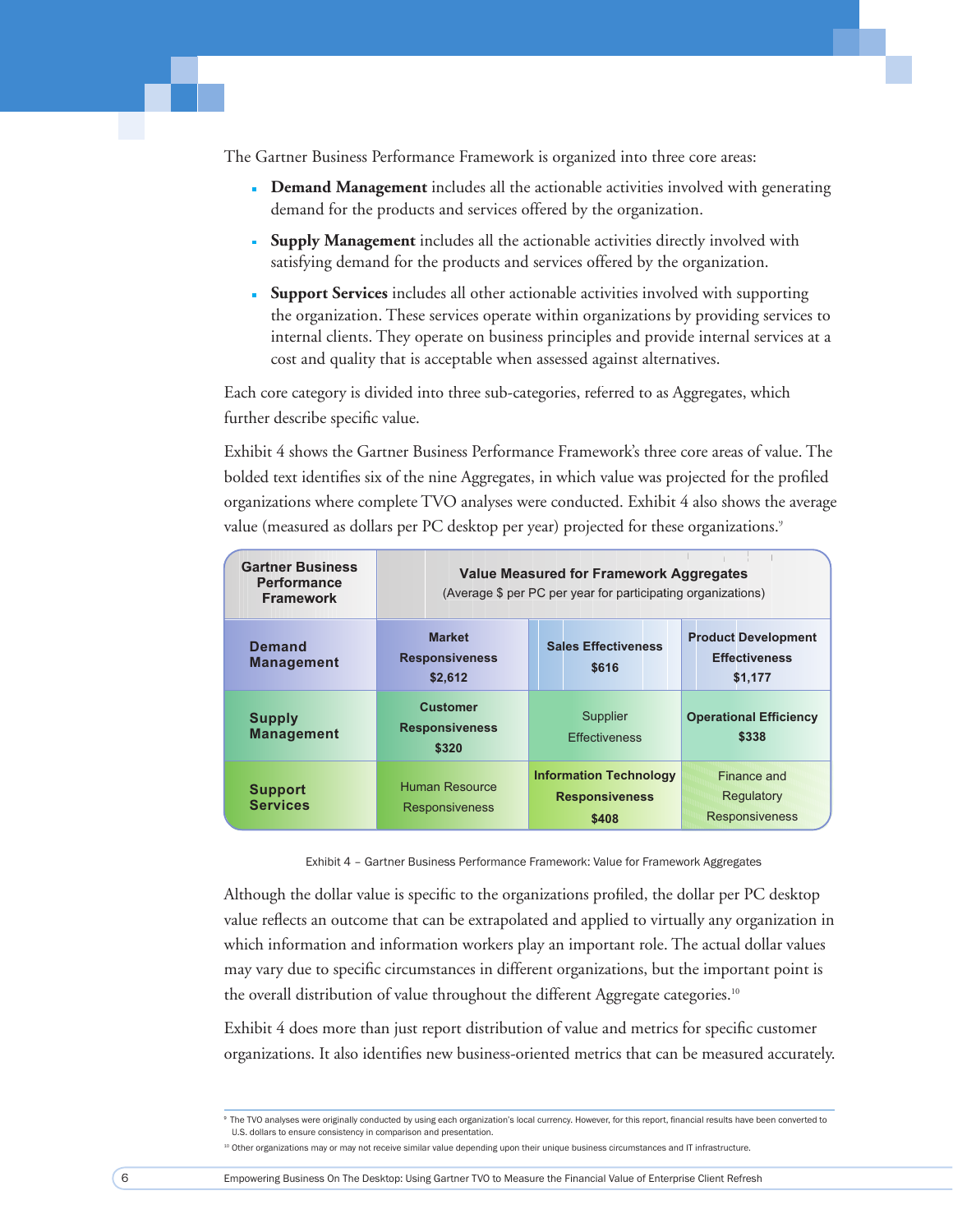Before the TVO methodology was available, typical metrics that measured a desktop client refresh were sub-units of the TVO IT Responsiveness Aggregate. These early measurements were more of a TCO-based calculation than the robust 35 line-item assessment that is now available in the TVO approach. Although TCO calculations are important and represented the state-of-the-art metrics when they were first developed, they address only the IT-based cost side of the equation rather than the business value that an organization can achieve.

Using the TVO methodology makes it easier to objectively assess the business value of investing in a desktop refresh because the value categories are more clearly defined and relevant to both IT and business stakeholders.

Although Exhibit 4 provides a preliminary map of the value projected for the Microsoft customers profiled, the TVO assessment process is a valuable exercise that any organization can undertake to identify important categories of business value that can be achieved from a timely or accelerated desktop refresh.

All organizations profiled in this report expect to derive business value by using two specific Microsoft technologies on the desktop, Microsoft Windows XP Professional and Microsoft Office 2003.<sup>11</sup>

Some organizations also ran pilot programs to test the use of tablet PCs running Windows XP Tablet PC Edition.12 Other organizations intend to use Windows SharePoint™ Services, a service of Microsoft Windows Server™ 2003, to improve collaboration by using a Web-based team collaboration environment.<sup>13</sup>

The TVO studies also assessed the financial value of running the Windows XP client operating system and the Microsoft Office productivity applications on Intel Architecture-based hardware.

These computers were either desktop PCs operating with an Intel® Pentium® 4 Processor with HT Technology or notebook PCs based on the Intel® Centrino™ mobile technology. Tablet PCs primarily used Intel Pentium III Processors. In all instances, Intel Architecturebased hardware made significant contributions in the IT Responsiveness Aggregate and its Performance sub-category. For a more detailed description of the business value of Intel Architecture-based hardware, refer to "How PC Hardware Influences Business Value" later in this report.

For a more detailed description of the Aggregates, Primes, and the number of organizations at which business value was identified, see Appendix C, "Business Performance Framework -TVO Measures of Value."

The remainder of this report focuses on the six Aggregates in which the participating organizations are projected to find value from their investment in Microsoft-based software and Intel-based hardware for their desktop and notebook PCs.

Empowering Business On The Desktop: Using Gartner TVO to Measure the Financial Value of Enterprise Client Refresh 7

<sup>&</sup>lt;sup>11</sup> Each organization intends to deploy different editions of Microsoft Office 2003. For more information about the different Office 2003 editions, go to: http://www.microsoft.com/office/preview/choosing/default.asp.

<sup>12</sup> For more information about tablet PCs and Windows XP Tablet PC Edition, go to http://www.microsoft.com/windowsxp/tabletpc/default.asp.

<sup>&</sup>lt;sup>13</sup> For more information about Windows SharePoint Services go to http://www.microsoft.com/windowsserver2003/technologies/sharepoint/default.mspx.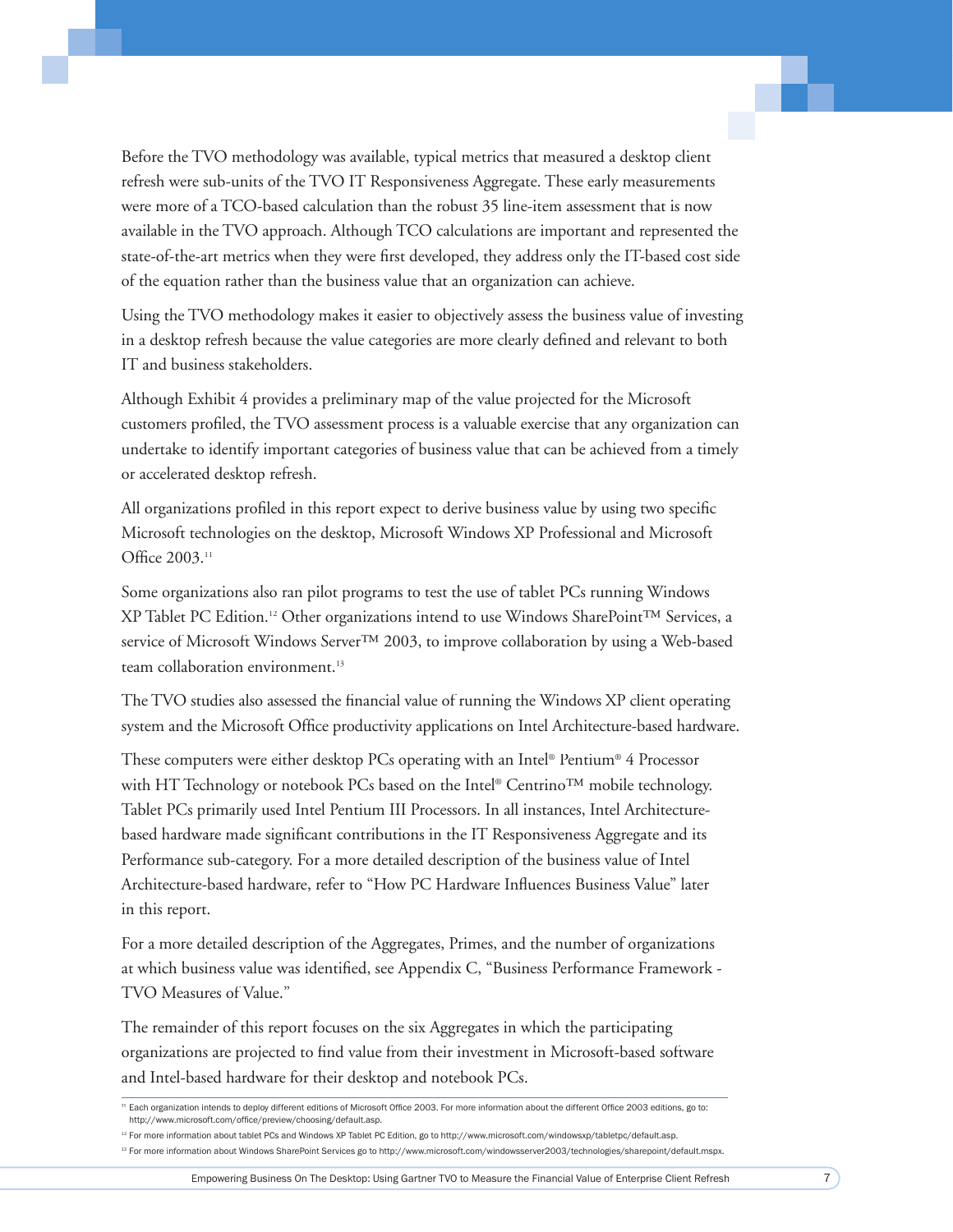## **Quantitative Results Validate Direct Relationship Between PC Desktop Refresh and Tangible Business Value**

This section describes quantitative results of the TVO-based business value studies.

These results demonstrate that deploying a desktop PC or notebook PC solution based on the Microsoft Windows XP operating system, Microsoft Office 2003 productivity programs, and Intel Architecture-based hardware can contribute to improvements in operational efficiencies for both end users and the IT departments of participating organizations. Adopting these technologies can result in distinct and compelling improvements in end-user productivity that helps to drive revenue and reduce overall operating expenses.

This section briefly describes the business situation and business value projected for 11 of the participating organizations. The results are grouped by various TVO Aggregates and their respective Prime subcategories. Not all organizations are projected to receive benefit in each Aggregate or Prime; therefore, summaries of typical experiences are presented.

| Aggregate                              | <b>Participant</b>               | <b>Prime</b>                                      |   | <b>Technology</b> | <b>Enablers</b> |        | Improvement                                                                  | <b>Projected Value</b>                                                              |
|----------------------------------------|----------------------------------|---------------------------------------------------|---|-------------------|-----------------|--------|------------------------------------------------------------------------------|-------------------------------------------------------------------------------------|
| Customer                               | Banking/financial<br>services #2 | <b>Material Quality</b>                           |   | П                 |                 |        | Improved process flow of<br>customer information                             | \$174 per desktop per year                                                          |
| <b>Responsiveness</b>                  | Telecommuni-<br>cations #1       | Service<br>Performance<br><b>On-time Delivery</b> |   |                   | П               |        | <b>Improved SLA</b><br>performance                                           | 1% improvement in both<br>Service Performance and<br><b>On-time Delivery Primes</b> |
|                                        | Telecommuni-<br>cations #2       | <b>IT Total</b><br><b>Cost Index</b>              | u | П                 | П               |        | Improved computer<br>peripheral support                                      | \$174 per desktop per year                                                          |
| IT<br><b>Responsiveness</b>            | Education #1                     | <b>IT Total</b><br>Cost Index                     | П |                   | П               | $\Box$ | Standardized desktop<br>improved IT management<br>and improved productivity. | \$2,022 per desktop per<br>year inclusive of lower<br>desktop management            |
|                                        | Banking/financial<br>services #5 | <b>IT Support</b><br>Performance                  |   | ▣                 | $\Box$          |        | Standardized desktop<br>improves IT efficiency                               | \$133 per desktop per year                                                          |
| <b>Market</b><br><b>Responsiveness</b> | Telecommuni-<br>cations #1       | <b>Product Portfolio</b><br>Index                 | H | П                 | П               |        | New and renewed IT<br>outsourcing contracts<br>increase revenue              | \$105 million in net profit<br>over three years                                     |
|                                        | Telecommuni-<br>cations #2       | <b>Conversion Cost</b>                            |   |                   | П               |        | Product training costs<br>reduced                                            | Total \$1,425 per<br>desktop per year                                               |
| Operational                            |                                  |                                                   |   |                   |                 |        | Staff reduction                                                              | \$767 per desktop per<br>year decrease in<br>product training costs                 |
| Efficiency                             |                                  |                                                   |   |                   |                 |        |                                                                              | \$658 per desktop per<br>year in staff reduction                                    |
|                                        | Telecommuni-<br>cations #1       | <b>Conversion Cost</b>                            | ш | П                 | П               |        | Cost of office space<br>decreases as users<br>go mobile.                     | \$216 per desktop per year                                                          |
| Office 2003                            | ■ Windows XP                     | □ Intel Pentium 4 Processor with HT Technology    |   |                   |                 |        | □ Intel Centrino Mobile Technology                                           |                                                                                     |

Exhibit 5 highlights each of the case studies presented in this section.

Office 2003

Intel Pentium 4 Processor with HT Technology

□ Intel Centrino Mobile Technology

Exhibit 5 - Overview of Projected Value for Selected Organizations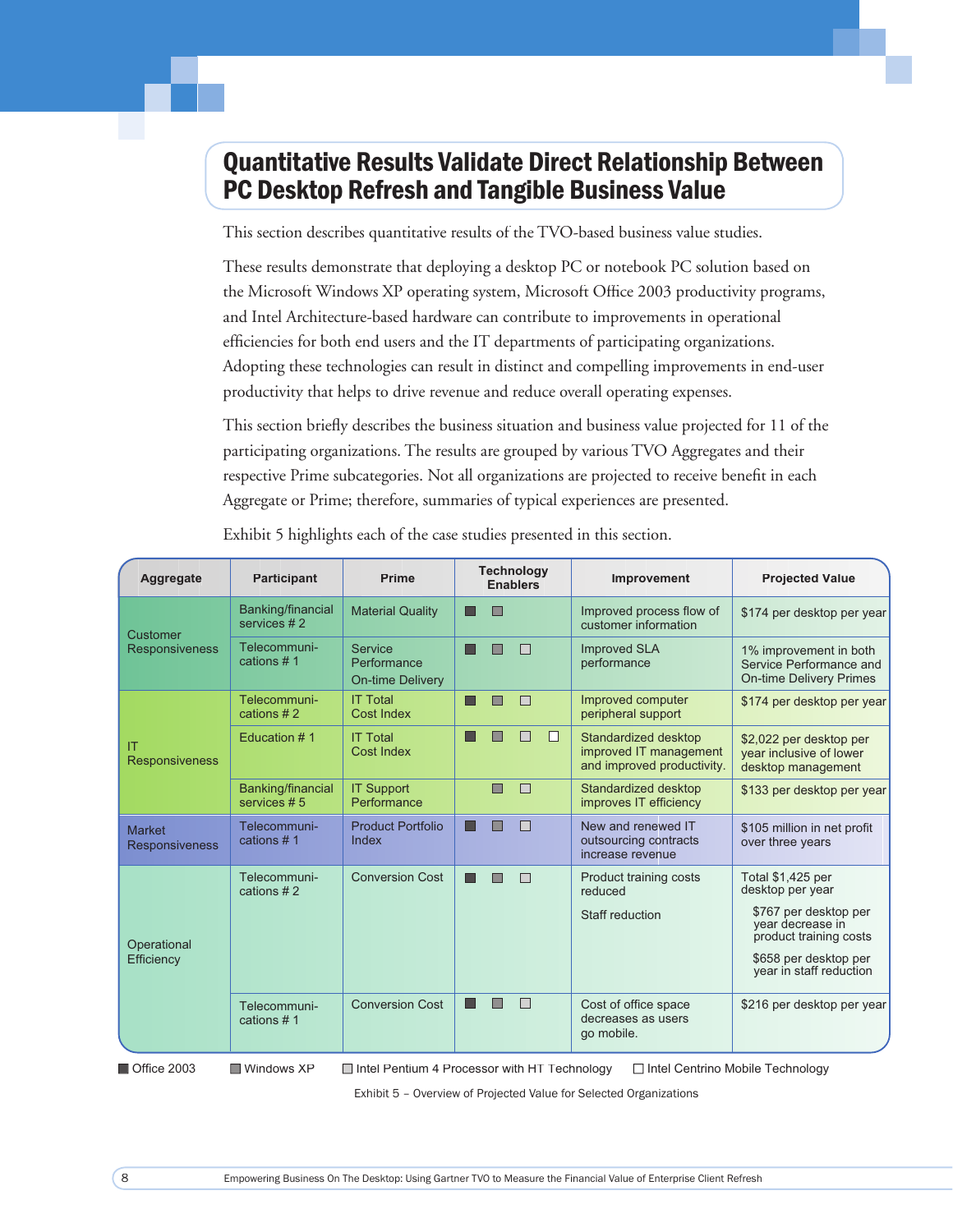| Aggregate                                      | <b>Participant</b>               | Prime                               | <b>Technology</b><br><b>Enablers</b>                                                                   | Improvement                                                                          | <b>Projected Value</b>                                                                                                                                                         |
|------------------------------------------------|----------------------------------|-------------------------------------|--------------------------------------------------------------------------------------------------------|--------------------------------------------------------------------------------------|--------------------------------------------------------------------------------------------------------------------------------------------------------------------------------|
| Operational                                    | Government #1                    | <b>Conversion Cost</b>              | П                                                                                                      | Security and manage-<br>ability are maintained,<br>and productivity is<br>increased. | Productivity savings of<br>\$1,487 per user per year.<br>Risk exposure is reduced<br>by 15% to 20%; Time<br>necessary to respond to<br>critical situations<br>decreases by 3%. |
| Efficiency<br>(continued)                      | Energy/trans-<br>portation #1    | <b>Conversion Cost</b>              | П<br>П                                                                                                 | Replaces current<br>proprietary remote<br>access solution                            | A 25% saving of dial-in<br>call costs is valued at<br>\$65 per desktop per year.                                                                                               |
|                                                | Banking/financial<br>services #3 | <b>Conversion Cost</b>              | П                                                                                                      | Office accommodation<br>costs reduced                                                | \$108 per desktop per year                                                                                                                                                     |
|                                                | Banking/financial<br>services #1 | <b>Loan Process</b><br>Quality      | $\Box$                                                                                                 | Loan loss provisioning<br>reduced.                                                   | \$382 per desktop per year                                                                                                                                                     |
| Product<br>Development<br><b>Effectiveness</b> | Banking/financial<br>services #2 | Time to Market<br>Index             |                                                                                                        | Time to market for market<br>reports reduced.                                        | A 1% improvement in the<br><b>Time-to-Market Index</b><br>Prime is valued at \$1,559<br>per desktop per year.                                                                  |
|                                                | Banking/financial<br>services #1 | <b>Sales Cycle</b><br>and Sales     |                                                                                                        | Accelerated sales cycle<br>due to less data analysis                                 | Total value of \$1,085 per<br>desktop per year:                                                                                                                                |
| <b>Sales</b><br><b>Effectiveness</b>           | Opportunity<br>Index             | time and more efficient<br>workflow | A 1% improvement in<br><b>Sales Opportunity Index</b><br>Prime valued at \$375<br>per desktop per year |                                                                                      |                                                                                                                                                                                |
|                                                |                                  |                                     |                                                                                                        |                                                                                      | A 0.5% improvement in<br>Sales Cycle Index valued<br>at \$710 per desktop<br>per year                                                                                          |

Office 2003 Windows XP Intel Pentium 4 Processor with HT Technology □ Intel Centrino Mobile Technology

Exhibit 5 (continued) - Overview of Projected Value for Selected Organizations

### **Summaries of TVO Results**

The remainder of this section describes each of the Gartner Business Performance Framework Aggregates and summarizes the business value that participating companies derived from them. The italicized text defining each TVO Aggregate is taken from the Gartner TVO methodology.

#### **Demand Management: Market Responsiveness**

Market Responsiveness measures the ability of a technology to help identify and validate customer needs now and in the future in current and targeted markets, identify and validate competitive opportunities and threats, and develop and deliver appropriate messages to convey the value of goods and services offered by the organization.

#### Case Study: Telecommunications company # 1 Revenue increase expected from new IT outsourcing contracts.

All of the organizations assessed are projected to derive financial value in the Market Responsiveness Aggregate under the Product Portfolio Prime. However, a leading European provider of telecommunication and IT outsourcing services chose to quantify this value.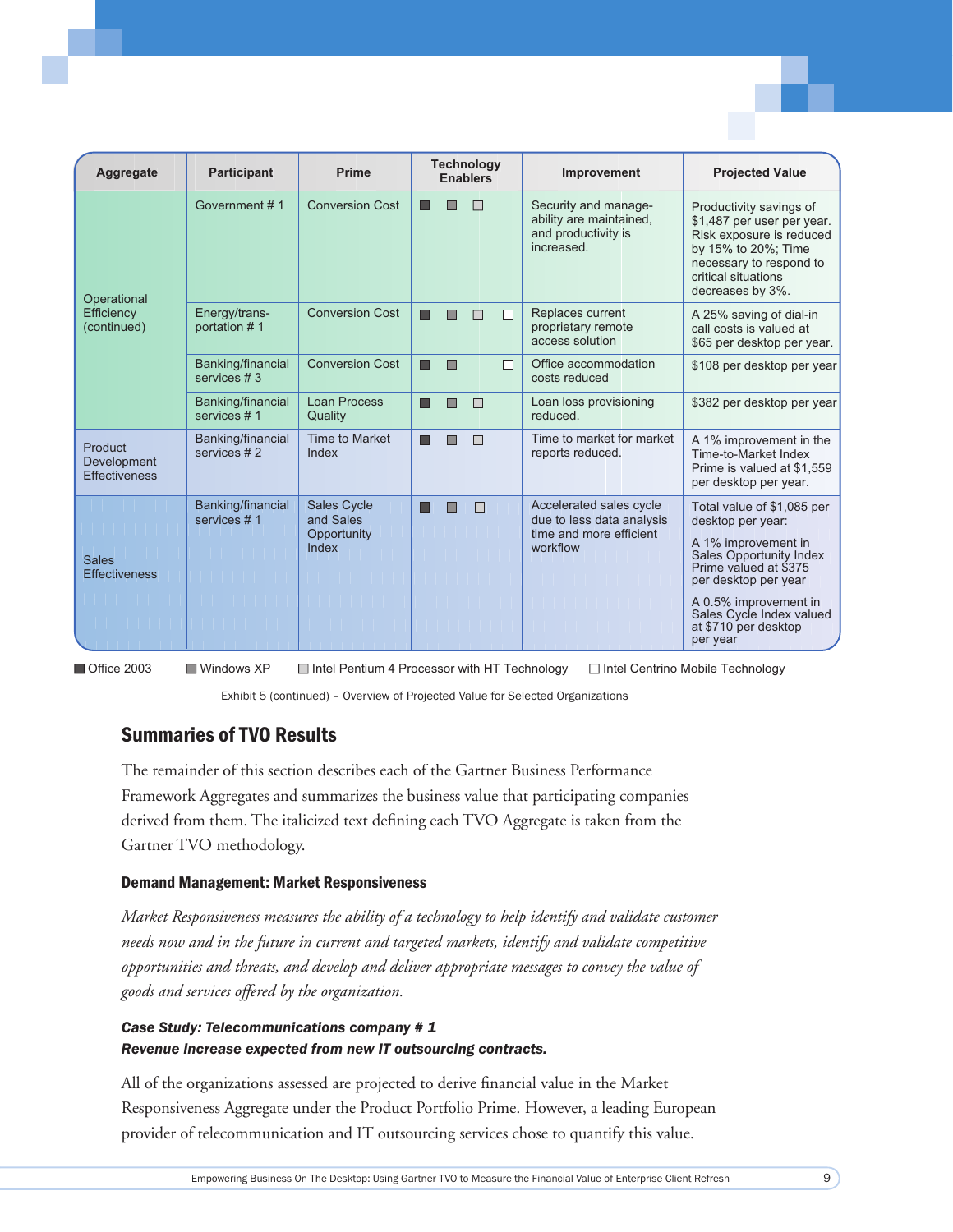This company upgraded from PCs running the Microsoft Windows 9x client operating system and the Office 97 productivity suite to Windows XP Professional and Office 2003. The company conducted the upgrade as a pilot for offering the same desktop solution to its IT customers. Although the internal deployment is expected to reduce overall operating expenses and lower costs through improved information worker productivity, new revenue derived from developing a new product offering is the business value most important to this company.

The company expects that offering Windows XP Professional and Office 2003 operating on PCs running on Intel Pentium 4 Processors with HT Technology as a desktop standard for its customers will deliver approximately U.S. \$105 million in net profit over three years from new or renewed IT outsourcing contracts.

#### Demand Management: Sales Effectiveness

*Sales Effectiveness measures the ability of technology to assist in optimizing customer relationships based on the marketing message and unique capabilities of the organization, including the ability*  to provide information used to forecast specific customer needs for the products and services offered *by the organization.* 

Four of the organizations expect to experience financial benefits in this area.

#### **Case Study: Banking and financial services #1** *Increase in number of loans processed due to shorter sales cycle time.*

At a large bank with more than 100,000 PCs, information workers spend from 15 to 40 percent of their time doing pre-sales activities that use customer data as baseline inputs. Unfortunately, data is pulled from the main systems only once a month, and the information is not as up-to-date as the sales team needs it to be. This situation affects the team's ability to create effective sales proposals and caused a decline in customer satisfaction. The company, which used mostly non-Microsoft desktop software, needed to replace this system with a more up-to-date, industry-standard desktop that will enable them to establish companystandard templates. The sales team expects that the templates will enable them to improve access to data and improve their communications process with customers.

The solution, Windows XP Professional and Office 2003 operating on PCs running Intel Pentium 4 Processors with HT Technology, is expected to help drive down the time used for customer data analysis by reducing the number of steps in the workflow process and to speed up communications with customers. The company anticipates a decrease in its overall sales cycle time, improved customer satisfaction, and the opportunity to process more loans.

Based on the TVO analysis, the company anticipates a one-percent improvement in its Sales Opportunity Index Prime, which is valued at U.S. \$375 per desktop per year and a 0.5 percent improvement in its Sales Cycle Index valued at U.S. \$710 per desktop per year. The combined projected value of this improvement is U.S. \$1,085 per desktop per year.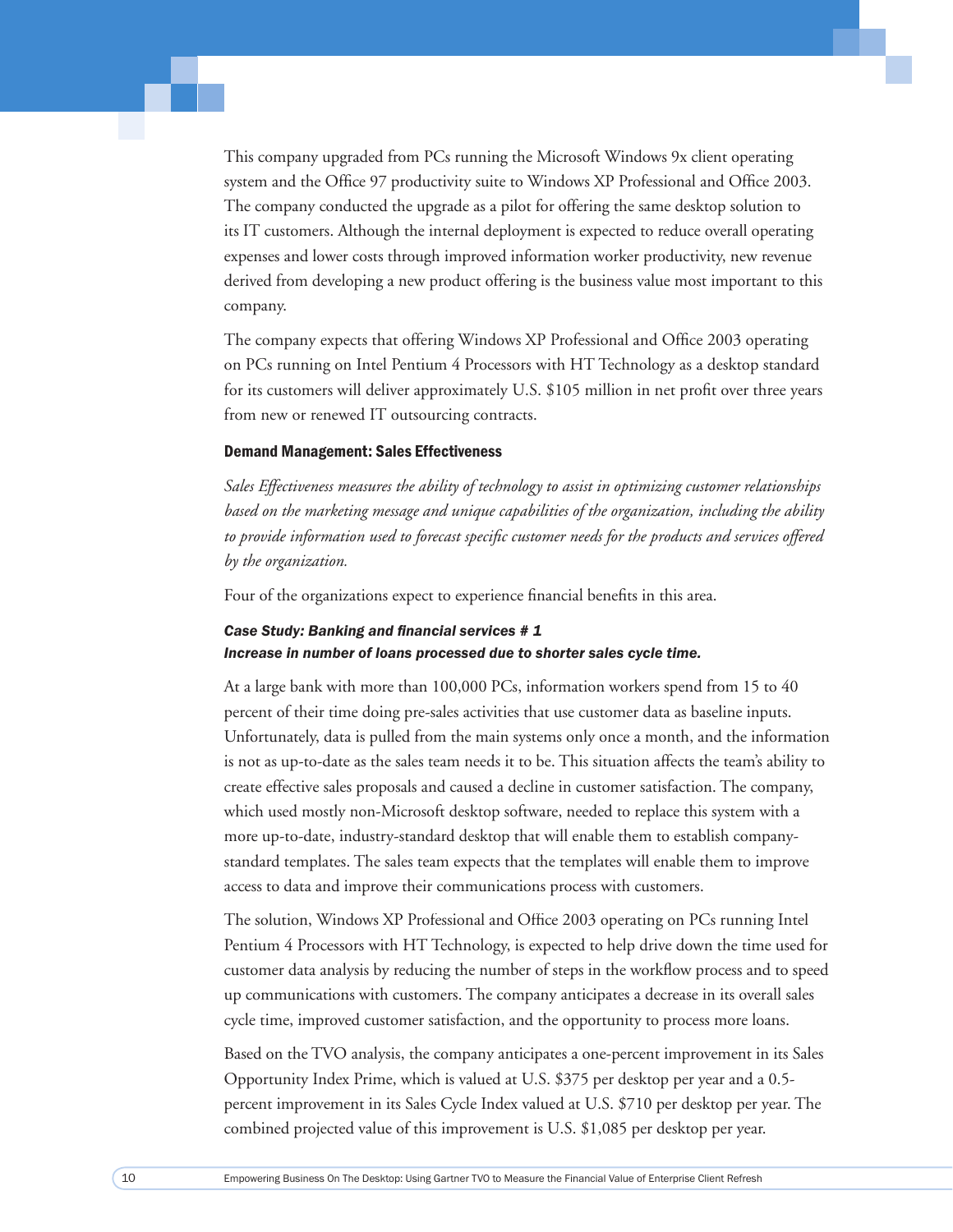#### Demand Management: Product Development Effectiveness

*Product Development Effectiveness measures the ability of technology to assist in creating new capabilities to meet the changing needs of the customers to be served in new targeted markets or currently being served in existing markets.* 

Two organizations, a European bank and financial services provider and a telecommunications provider that offers outsourced IT services, are projected to experience financial benefits in this area.

#### **Case Study: Banking and financial services # 2** *Accelerated time to market for market reports helps to increase sales opportunities.*

With more than 10,000 PC desktops running Microsoft Office 97 on Microsoft Windows NT<sup>™</sup> Workstation version 4.0 or Windows 9x, a banking and financial services company originally perceived little value in upgrading to a desktop consisting of Windows XP Professional and Office 2003. In essence, the company was willing to maintain this legacy platform for several more years to optimize their investment.

The company however, was experiencing customer dissatisfaction throughout its branch network interactions. The bank faced regulatory and governmental changes that included the possible adoption of the European Union currency and the anticipated completion of a merger by the end of 2004. As a result, the bank knew its existing PC desktop platform would be challenged to meet these new requirements. These circumstances prompted the bank to look for a more capable PC desktop based on current industry standards.

Based on the TVO analysis, the bank has decided to implement a new Intel Architecturebased PC desktop and a Microsoft-based collaboration solution. The company expects that this IT investment will provide a centralized location from which to examine data and customer information as well as improve collaborative capabilities of its information workers. This approach is expected to reduce the time to market for highly time-sensitive capital market reports, reduce the sales cycle, and improve the sales opportunity process.

The TVO analysis indicates that the company can anticipate a 1-percent improvement in the Time to Market Index Prime valued at U.S. \$1,559 per desktop per year.

#### Supply Management: Customer Responsiveness

*Customer Responsiveness measures the activities directly involved with completing specifi c customer order or service and providing visibility into the status of completing a specifi c order or service. Customer Responsiveness is the point at which Demand Management affects Supply Management. Customer Responsiveness drives the other Supply Management Aggregates.* 

Three banking and financial services companies and a telecommunications firm are projected to experience financial benefits in this area.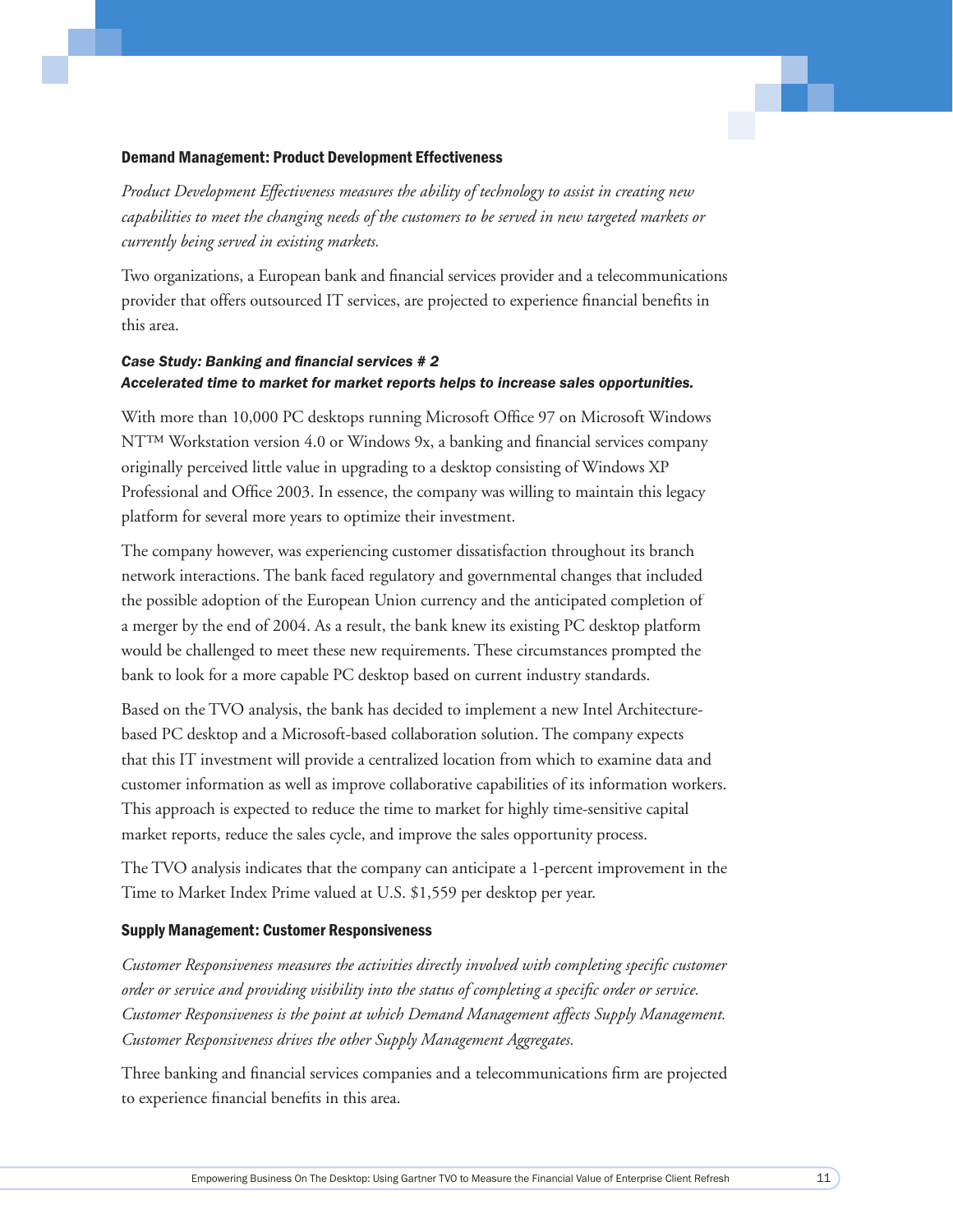#### **Case Study: Banking and financial services #2** *Customer satisfaction increased by using XML-based forms to standardize contract information.*

This bank experienced difficulty in identifying and updating errors in its existing customer contracts during the sales cycle. Errors were sometimes found after customers had already signed a contract. These errors caused rework in the rewriting and signing of contracts and contributed to a decline in customer satisfaction.

To transform this process, the company plans to implement a new enterprise-standard, form-based contract that uses Microsoft Office InfoPath™ 2003, a new Extensible Markup Language (XML)-based application in Office 2003. InfoPath can help teams and organizations gather and share information by creating rich, dynamic forms that enable users to collect, access, and reuse information more easily. Use of InfoPath technologies will enable the bank to manage and track forms more efficiently through its workflow process.

Because XML enables easy integration with legacy systems, banking and customer-specific information can be filled in easily, which assures bank customer service representatives and customers of current information that can aid in decision making. This approach can lead to higher customer responsiveness and satisfaction when a customer requests status information about a particular banking product.

Because the bank is evaluating InfoPath on Intel Pentium 4 Processors with HT Technology, they can take advantage of Intel NetBurst™ architecture which enables XML parsing to be 5.95 times faster compared to a typical enterprise PC desktop.14

The bank anticipates that by using InfoPath technologies, they can realize an improvement in the Materials Quality Prime of the Customer Responsiveness Aggregate that is valued at a projected \$174 per desktop per year.

#### *Case Study: Telecommunications company # 1 Customer service is improved, and the support staff is decreased by improved desktop stability.*

For its IT outsourcing business, a telecommunications company expects to enhance customer service by using Intel Pentium 4 Processor-based PCs with HT Technology running Windows XP Professional and Office 2003 to improve its support capabilities due to a more stable and available desktop.

This solution will help to improve customer service by helping the company to meet or exceed service level agreements (SLAs) and reduce staffing requirements for desktop support. One-percent improvements in the Service Performance and On-time Delivery Primes are anticipated.

14 For more information about Intel NetBurst architecture and performance go to http://www.intel.com/business/bss/swapps/office\_system/index.htm.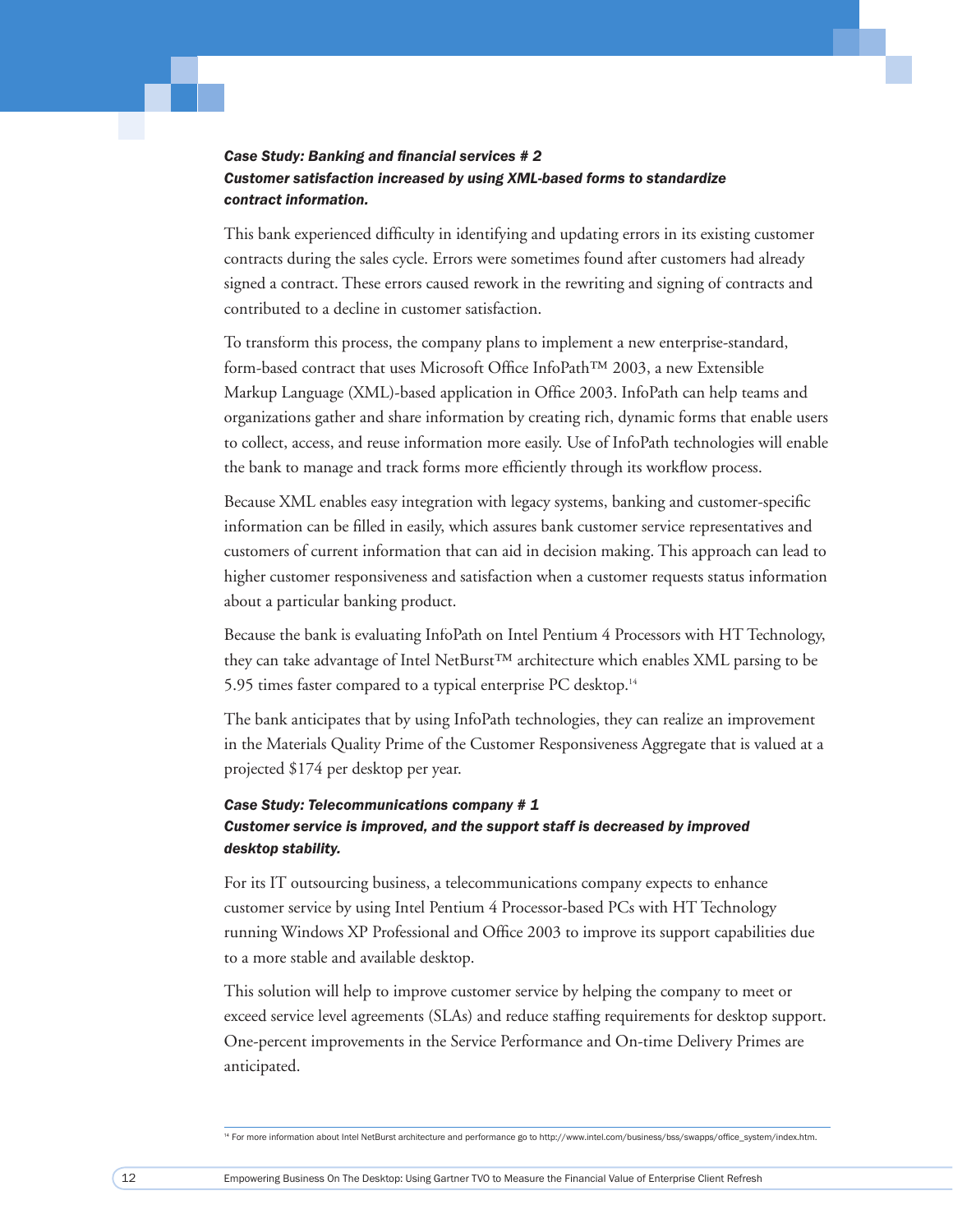#### Supply Management: Operational Efficiency

*Operational Effi ciency measures the value-added activities performed internally to create the goods and services offered by the organization including the material requirements, planning, and optimization resources.* 

Eleven of the profiled organizations, which represent business, government, and education sectors, are projected to experience financial benefit in this area.

#### *Case Study: Telecommunications company # 2 Training and staffi ng costs decrease due to collaboration and media technologies.*

A leading European telecommunications company operates more than 20,000 desktops that run Office 97 on Windows NT Workstation version 4.0 at 34 office buildings and more than 75 retail locations. Despite high operating expenses, this company perceived the cost of upgrading to a desktop composed of Windows XP Professional and Office 2003 to be too high to provide any meaningful financial value. After they looked at various savings projected by the TVO analysis, the company reconsidered its position.

For example, in-class product training required 80 percent of the budget allocated for training for each employee. The new Windows Media Player 9.0 enabled on-demand e-learning opportunities that are projected to decrease product training costs.

The collaboration technologies of Windows XP Professional, Office 2003, and Windows SharePoint Services are projected to assist the company in reaching its stated target of 25 percent reduction of staffing costs (either through retrenchment or a freeze on recruitment) over the next few years by improving workforce efficiency and productivity.

The TVO analysis projected values of U.S. \$767 per desktop per year in decreased product training costs and U.S. \$658 per desktop per year in staff reduction, a total projected value of U.S. \$1,425 per desktop per year.

#### *Case Study: Energy and transportation company # 1 Telecommunications costs decrease due to improved remote access technology.*

A global energy company with more than 50,000 desktops was faced with extremely high pressure to improve operational efficiency by reducing network access costs for its mobile workforce. Upgrading to the latest Microsoft and Intel Architecture-based PC solution will enable the company to replace its current virtual private network (VPN) solution with native VPN capability.

This approach will help to reduce IT support costs and enable scale-up of the new solution to become the dominant remote access technology. The improved, scaleable solution will also help to reduce user dial-up costs, which are currently borne by individual business units. In the new solution, worldwide VPN access is enabled by local Internet service providers (ISPs).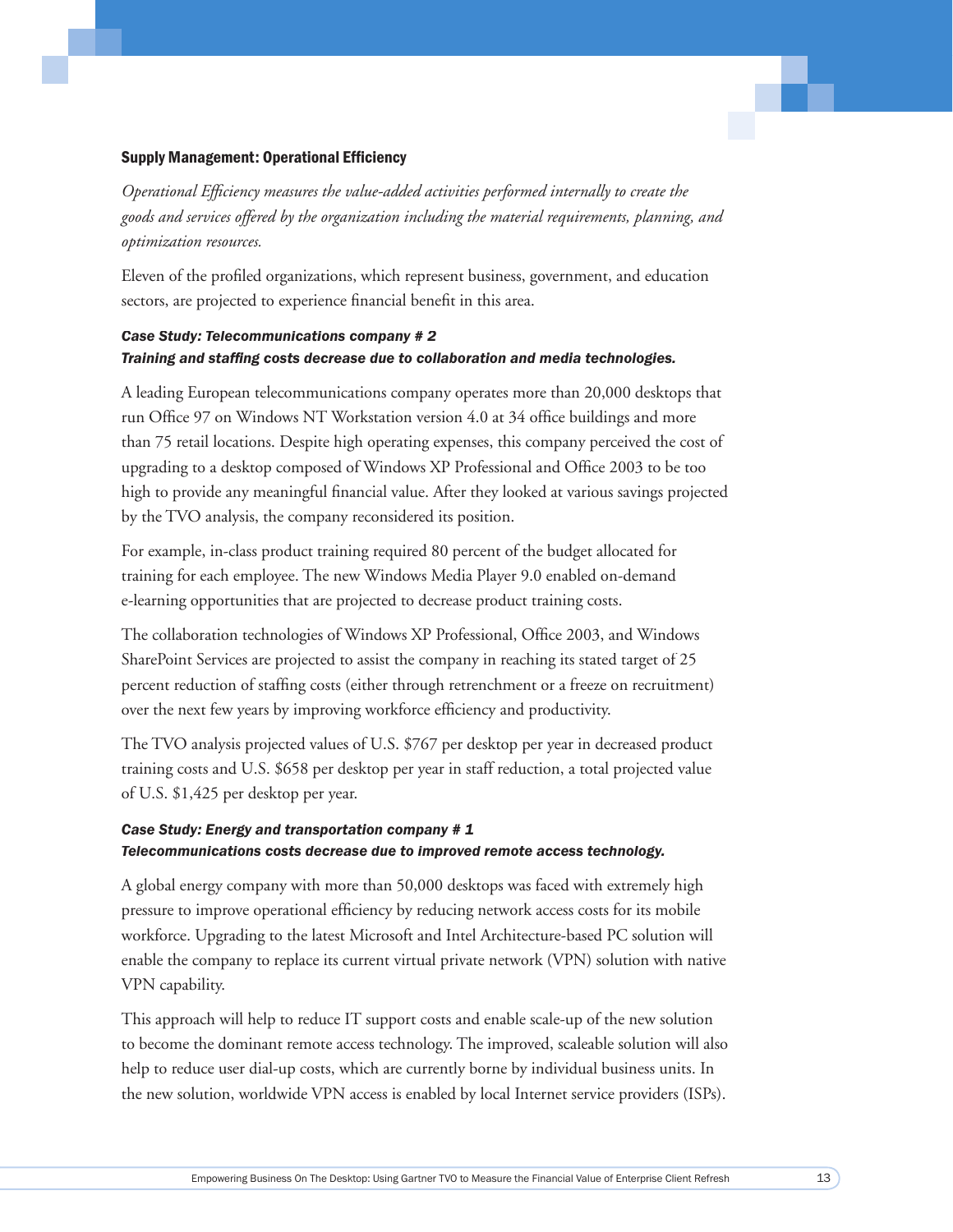This solution is projected to save the company an estimated 25 percent of its current dialup call costs of approximately U.S. \$16 million per year or U.S. \$4 million across the entire company. The projected value of this benefit is U.S. \$65 per desktop per year. These benefits are categorized in the Conversion Costs Prime.

#### *Case Study: Telecommunications company # 1 Rental and operational costs decrease due to lower telecommuting costs.*

A telecommunications company was in the process of deploying Windows XP Professional and Office 2003 as the company's standard desktop. The company is projected to increase the number of telecommuters in its workforce. This scenario could result in a 6-percent decrease in office rental costs and a decrease in the costs of associated materials and services.

This benefit, which has a projected value of U.S. \$216 per desktop per year, is categorized in the Conversion Cost Prime.

#### **Case Study: Banking and financial services #3** Secure, reliable remote access capability reduces office accommodation costs.

Introducing the concept of home or remote workers and mobile workers (who do not have allocated office space but share hot desks or use wireless connections when onsite) to another banking and financial services company could greatly reduce high office accommodation costs.

Using Intel Centrino mobile technology-based notebook PCs and Windows XP Professional features that support secure and reliable remote computing and wireless local area network (WLAN) connections would help to enable this shift towards remote, mobile, and wireless operations. With more than 22,000 desktops this company expects benefits projected at a value of U.S. \$108 per desktop per year.

#### **Case Study: Banking and financial services #1** *Loan process quality improves due to better collaboration and use of XML-tagged data.*

A leading European bank is projected to experience value in the Operational Efficiency Prime by taking advantage of an improved loan process. In its current environment, the bank shares loan process information by e-mail messages and Excel spreadsheets without using a centralized or departmental repository of digitized data. Everything is stored centrally on paper. Sometimes, the loan process can take several weeks because customer data is not easily documented or communicated in digital form. Workers spend an estimated 60 percent of their time re-keying information into various systems.

The bank's new system, which is based on Office 2003 and Windows XP Professional running on Intel Pentium 4 Processor-based PCs with HT Technology, will modify the workflow so that collaboration between workers can occur and ensure that the right people have the right information at the right time. XML-tagged data will enable new applications to exchange data with legacy systems seamlessly.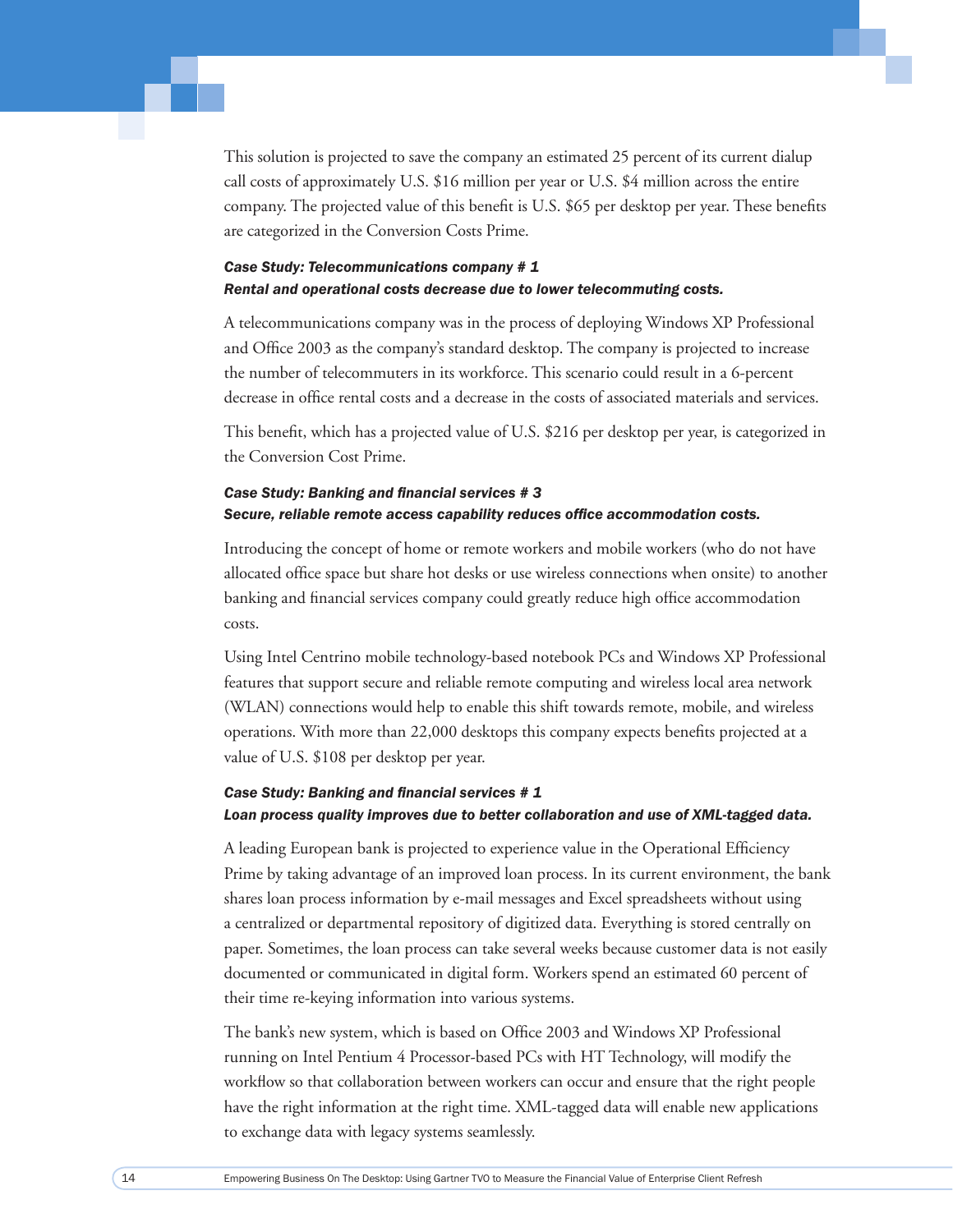This solution will reduce the loan loss provision cycle time and help to improve customer satisfaction. The value of this benefit is projected at U.S. \$382 per desktop per year.

#### **Case Study: Government # 1** A standardized desktop reduces IT costs and helps to improve security, manageability, and productivity.

A state government in the United States has a mixed computing environment. This environment, which consists of 80 percent Windows 2000 Professional and various Windows client operating systems running on mixed hardware, did not have centralized IT management or purchasing capabilities. Agency IT specialists sought to create a state-wide standard for purchasing software in an environment where many of their workers needed to access legacy applications. Of special importance was the need to ensure high levels of security and manageability while enabling increased worker productivity.

The state's chief information officer (CIO) looked to PCs based on the Intel Pentium 4 Processor with HT Technology running Windows XP Professional and Office 2003 to help resolve the agency's challenges. The use of Information Rights Management policies available in Office 2003 to ensure the privacy and protection of sensitive and important personal information for millions of state residents provided the agency with particular value.

Exhibit 6 shows the relative value of security and privacy benefits offered by Intel Architecture-based hardware, Office 2003, and Windows XP to this state agency.



Exhibit 6 - Value of Data Security and Privacy Using Office System 2003

The state's CIO expects the greatest benefits to occur in the areas of user productivity, improved system response time, decreased help desk support, and lower overall IT costs. The TVO analysis projected productivity savings of U.S. \$1,487 per user per year, a reduction of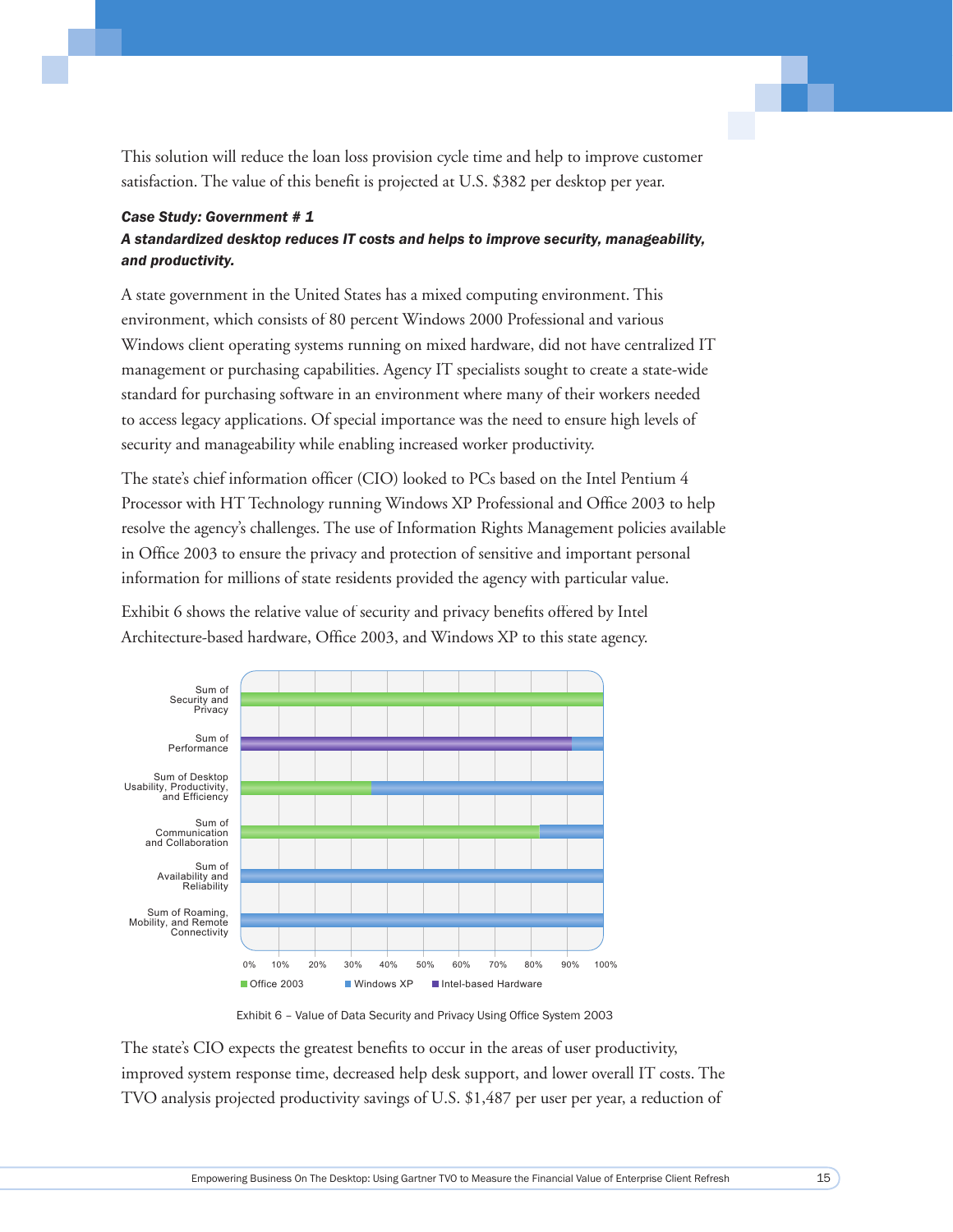risk exposure by 15 to 20 percent, and a 3-percent reduction in the time needed to respond to critical situations.

#### Support Services: IT Responsiveness

*IT Responsiveness measures the effectiveness, reliability, and enablement of collaborative business relationships and the agility of IT resources in an organization.* 

Although all organizations are projected to experience financial benefit in this area, this section highlights only several that demonstrate business value in different areas of IT Responsiveness.

#### *Case Study: Telecommunications company # 2 A standardized desktop reduces IT support costs.*

A leading European telecommunications company operates desktops running Office 97 on Windows NT Workstation version 4.0 in 34 office buildings and more than 75 retail locations. At this company, the TVO analysis focused primarily on assessing the value of lowering the TCO of the company's current desktop solution.

The TVO analysis identified a projected value of U.S. \$174 per desktop per year for the new standard desktop. The value is generated by lower IT support costs that included improved peripheral support (\$143 per desktop per year), decreased onsite support staff (\$18 per desktop per year), and a lower volume of help desk calls (\$13 per desktop per year).

#### *Case Study: Education # 1*

#### *Standardized Microsoft desktop helps lower IT costs compared with open source productivity applications.*

A leading European business college with PCs running the Windows 98 client operating system and Office 97 productivity applications was under constant pressure to reduce costs because a significant part of their funding is sourced from their national government. In an effort to lower costs yet remain functionally compatible with their colleagues, the college looked at deploying StarOffice as an alternative to Microsoft Office in the hope that lower startup costs would translate into lower total operating expenses.

The TVO analysis projected that, if instead of migrating to StarOffice, the college upgraded to a standard desktop composed of Windows XP Professional and Office 2003 on Intel Pentium 4 Processors with HT Technology for desktop PCs and Intel Centrino mobile technology-based notebook PCs, the college could save an estimated U.S. \$351,000 in a five-year period. This would help it achieve its mandate of reducing costs but would also ensure compatibility with its government sponsoring agencies, colleagues, business partners, and alumni.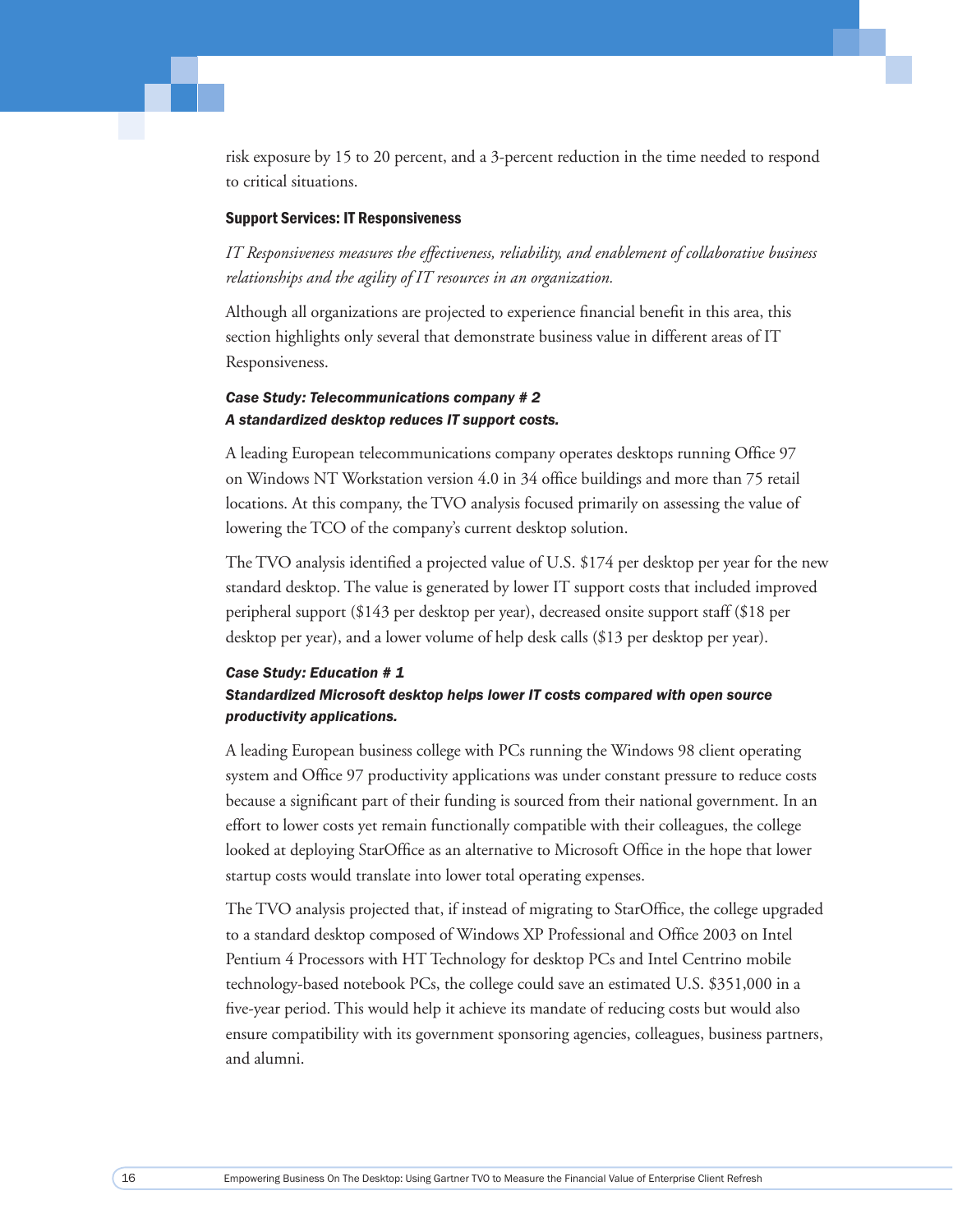The business analysis projects a value of U.S. \$1,824 per desktop per year from the following improved IT efficiencies:

- Avoiding desktop management costs (\$720 per desktop)
- Minimizing desktop re-imaging costs (\$648 per desktop)
- Using e-learning capabilities rather than internal training (\$319 per desktop)
- Increasing operational efficiency by avoiding new training required by desktop conversion (\$137 per desktop).

The college anticipates a 132-percent internal rate of return (IRR), a 199-percent return on investment (ROI), and a 15-month payback period.

#### **Case Study: Banking and financial services # 5** *Standardized desktop reduces IT expenses and help desk support.*

A large, U.S.-based risk and insurance services firm operated desktops running primarily Windows 98, Windows NT Workstation version 4.0, and Windows 2000 Professional. Challenged by multiple mergers and acquisitions, the company needed to standardize on a common desktop platform, which by locking down the desktop, will help reduce help desk support and lower IT operating expenses.

The firm wants to deploy a desktop consisting of Windows XP Professional, which will lower IT costs through improved manageability, availability, and reliability and Office 2003, which is expected to help improve user productivity by increasing usability and individual efficiency and productivity on Intel Pentium 4 Processors with HT Technology. The solution will be deployed in the United States and then implemented in the company's other global business units. The company is currently engaged in pre-deployment planning.

Deployment of Windows XP Professional will complement the company's current migration to a Windows Server 2003 environment by using the Active Directory® directory service. The company anticipates a value of U.S. \$133 per desktop per year from improved IT efficiencies.

Note: Within the IT Responsiveness Prime, IT Capabilities has 35 subcategories, four of which—Availability, Business Process Speed Increase, Increased Access, and Increased Sharing and Collaboration—were rated as Very Important by all participating organizations.

#### **How PC Hardware Influences Business Value**

Each profiled organization uses or intends to use Intel Architecture-based hardware. For desktop PCs, they plan to use Intel Pentium 4 Processors with HT Technology; for notebook PCs, they plan to use Intel Centrino mobile technology and Pentium III Processors for tablet PCs.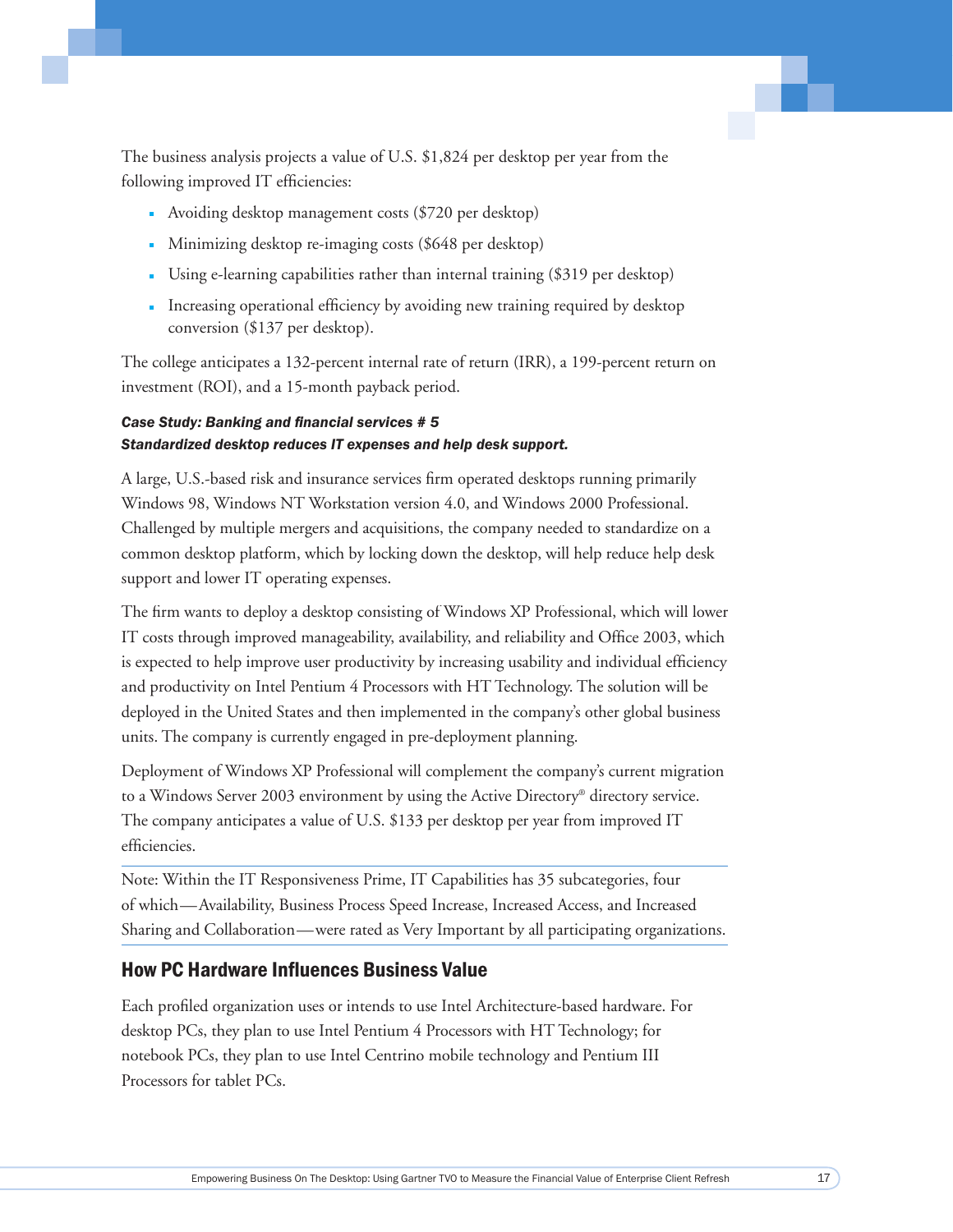The advantages of Intel Architecture-based hardware are most apparent in the IT Responsiveness Aggregate, which is grouped under the Performance Prime. Within this category, the availability and reliability of the PC was considered most important to ensuring IT cost reduction and measurable value to the organization.<sup>15</sup>

The importance of hardware performance may not be immediately evident to business leaders. Consider the value of an organization's business- or mission-critical productivity applications. If the computer hardware is performing sub-optimally or worse, not performing at all, the net affect is a significant reduction in user productivity. Hardware performance or lack of it—should not be the bottleneck to ensuring end user productivity.

If looked at from a business rather than a solely IT perspective, it is clear that business solutions require a PC that can effectively run the applications on which the business depends. The length of the PC hardware refresh cycle, the PC operating system, and standard productivity applications are best determined by what a business needs to accomplish by using PC-based technology and how quickly benefits will be realized, not how much or little that the desktop PC hardware costs.

The technical advantages of Intel processors that support Hyper-Threading Technology are not the subject of the TVO analyses or this report.<sup>16</sup> However, the business benefits derived from improved PC performance (due in part due to this technology) were measured in four of the TVO studies including energy, manufacturing, services, and government.

Although the results varied with each organization due to different business applications and IT environments, in each case, Intel Architecture-based hardware helped to improve enduser productivity by increasing PC performance.

<sup>&</sup>lt;sup>15</sup> To find out more about Intel's perspective on PC refresh, go to http://www.intel.com/ebusiness/upgrade.

<sup>&</sup>lt;sup>16</sup> To find out more about Intel Hyper-Threading Technology, read the Intel white paper "Intel Pentium 4 Processor with HT Technology" by going to http://www.intel.com/personal/products/pentium4/hyperthreading.htm.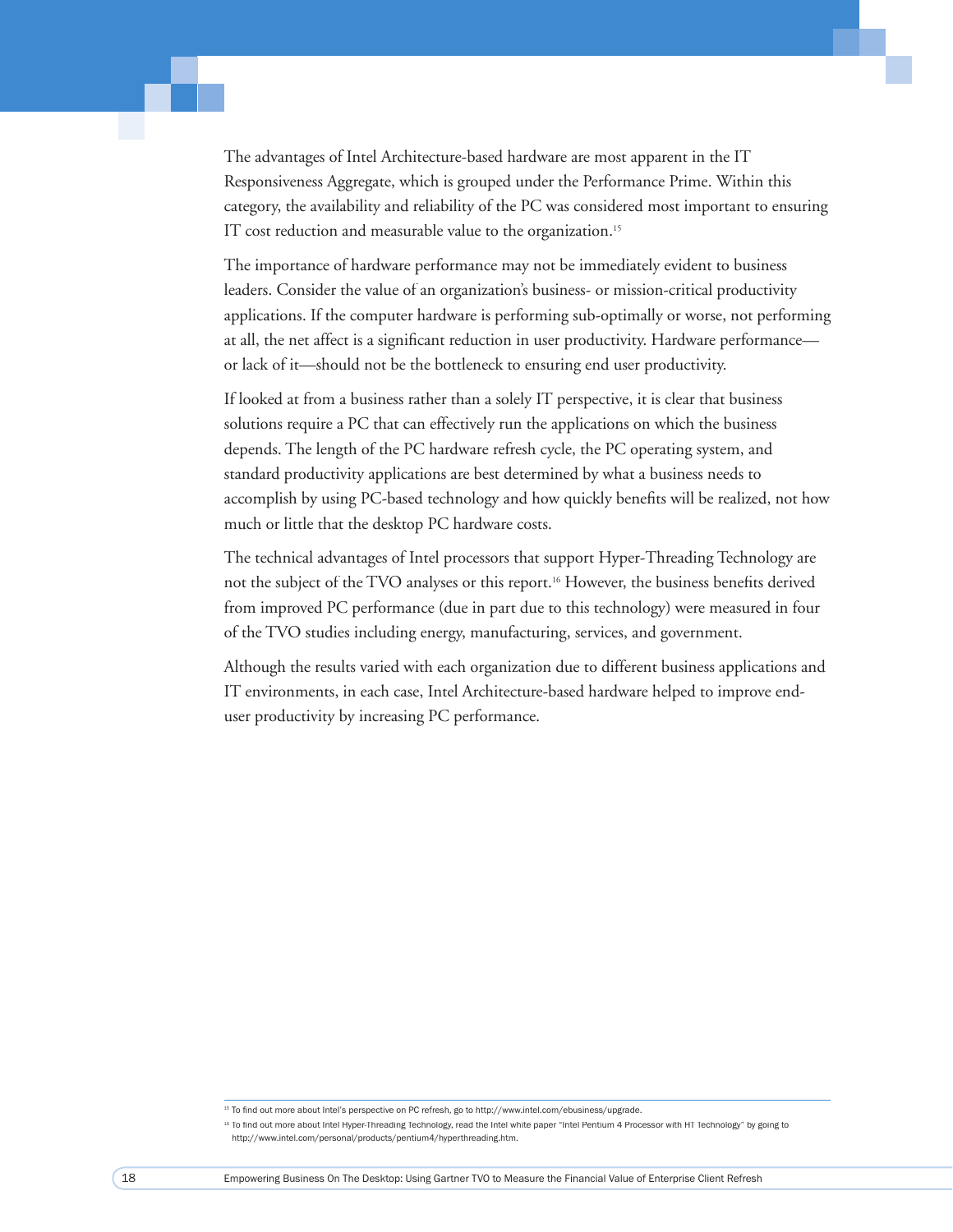Exhibit 7 shows the projected results for four organizations at which the value of using Intel Architecture-based hardware was analyzed.



Exhibit 7 - Value of Intel-based Hardware for Four Organizations

Note that the importance of hardware is most evident in the Performance and Availability and Reliability categories. Intel Centrino mobile technology played an important role in the Roaming, Mobility, and Remote Connectivity category when compared with the importance of Windows XP Professional, as well as in Desktop Usability, Productivity and Efficiency. All of these factors were important contributors to the overall financial value assessed as part of the IT Systems Performance and IT Support Performance Primes.

As these projected results demonstrate, the influence of hardware is greatest and most pervasive in system performance, availability, and reliability.

The bottom line: without a stable and reliable PC, end-user productivity can be compromised. Operating the latest, most innovative software on older PC hardware will produce sub-optimal results. To achieve optimal results, organizations should consider using the most advanced hardware available and time the hardware refresh cycle to coincide with the upgrade in PC operating system. The incremental cost of spending more for PC hardware that offers the latest technical advantages is more than justified by the decreased end-user downtime, reduced support costs, and increased user productivity.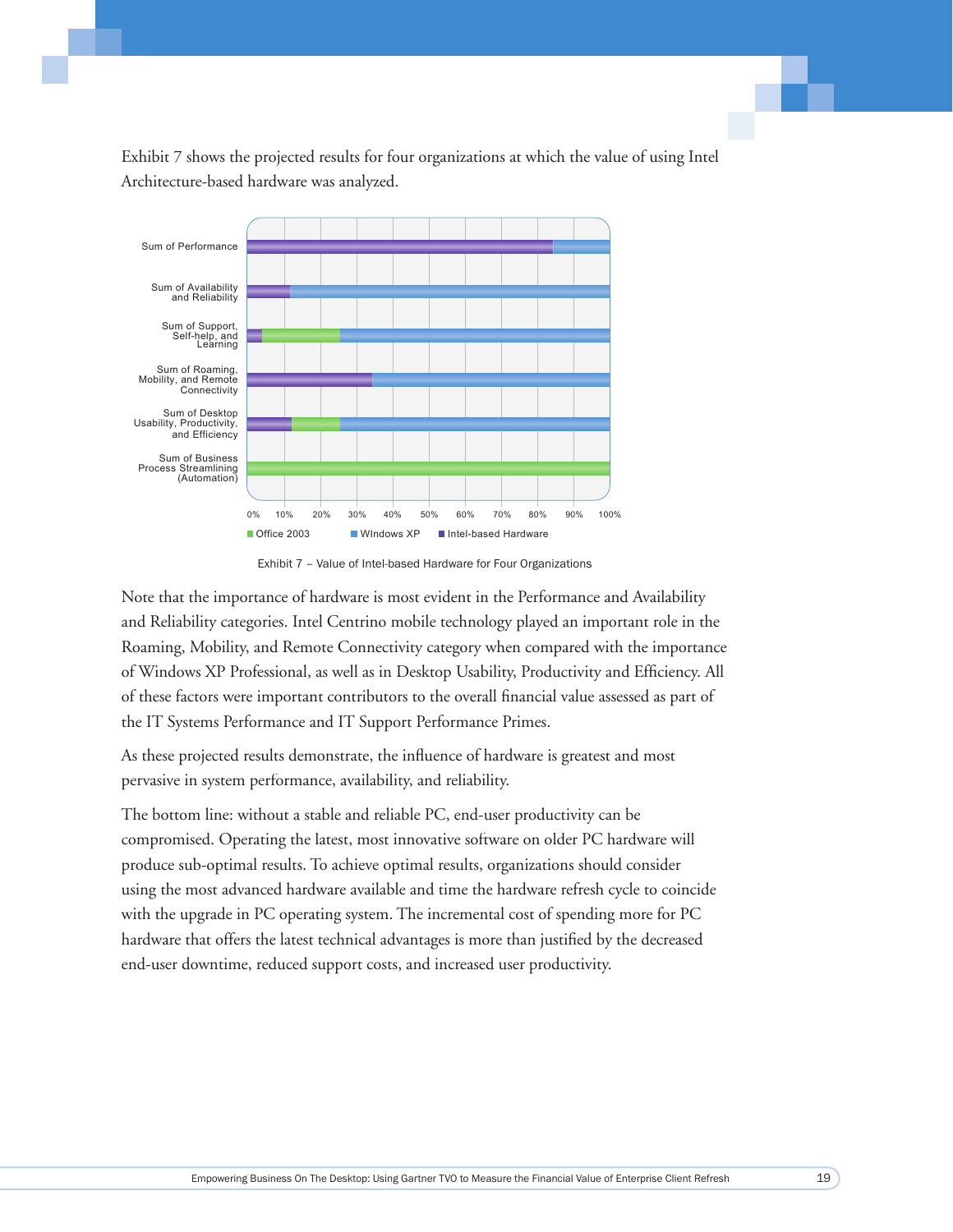## Qualitative Assessment Confirms that Organizations Can Realize Value by Deploying Current Desktop Technology

The concept of conversion effectiveness, the ability of an organization to convert its IT investment into business value, is an integral component of the TVO methodology. Gartner refers to this qualitative assessment as the Five Pillars of Benefits Realization.

This assessment is very similar to a Balanced Scorecard approach to benefits analysis and yields similar results. However, the diagnostic assessment is not directly related to the quantitative analysis of the TVO methodology, and there is no causal relationship that influences outcomes.

In the diagnostic approach, five elements are subjectively assessed by the organization and weighted to create a final score. The five diagnostic elements include:<sup>17</sup>

- **Strategic Alignment**, the alignment of IT investment strategy with the realization of enterprise business goals and objectives.
- **Business Process Impact**, the requirement that the organization redesign business processes, more closely integrate the supply chain, or make similar process-intensive initiatives.
- **Architecture**, the integration, scalability, and resilience of the databases, operating systems, applications, and networks that the enterprise already has or plans to deploy.
- **Direct Payback**, the generally recognized benefits a project can deliver.
- **Risk Assessment**, the process of identifying the exposure of the proposed investment to failure or underachievement.

By October 2003, five of the eight profiled organizations that used the Five Pillars method had completed this qualitative assessment. These companies, which represent the banking, telecommunications, and manufacturing sectors, achieved an overall score of between 50 and 75 percent, which is considered a good opportunity for an organization's ability to convert IT investments into business value. In each of four instances, the organizations scored between 51 and 68 percent in their self-assessment to convert their investment into measurable financial value.

<sup>&</sup>lt;sup>17</sup> The definition of each diagnostic element is available in Appendix D, "Five Pillars of Benefits Realization - Definitions". More detailed information about this qualitative approach to assessing conversion feasibility is available in the Gartner Strategic Analysis Report R-19-1910, published March 3, 2003. For more information go to http://www.gartner.com.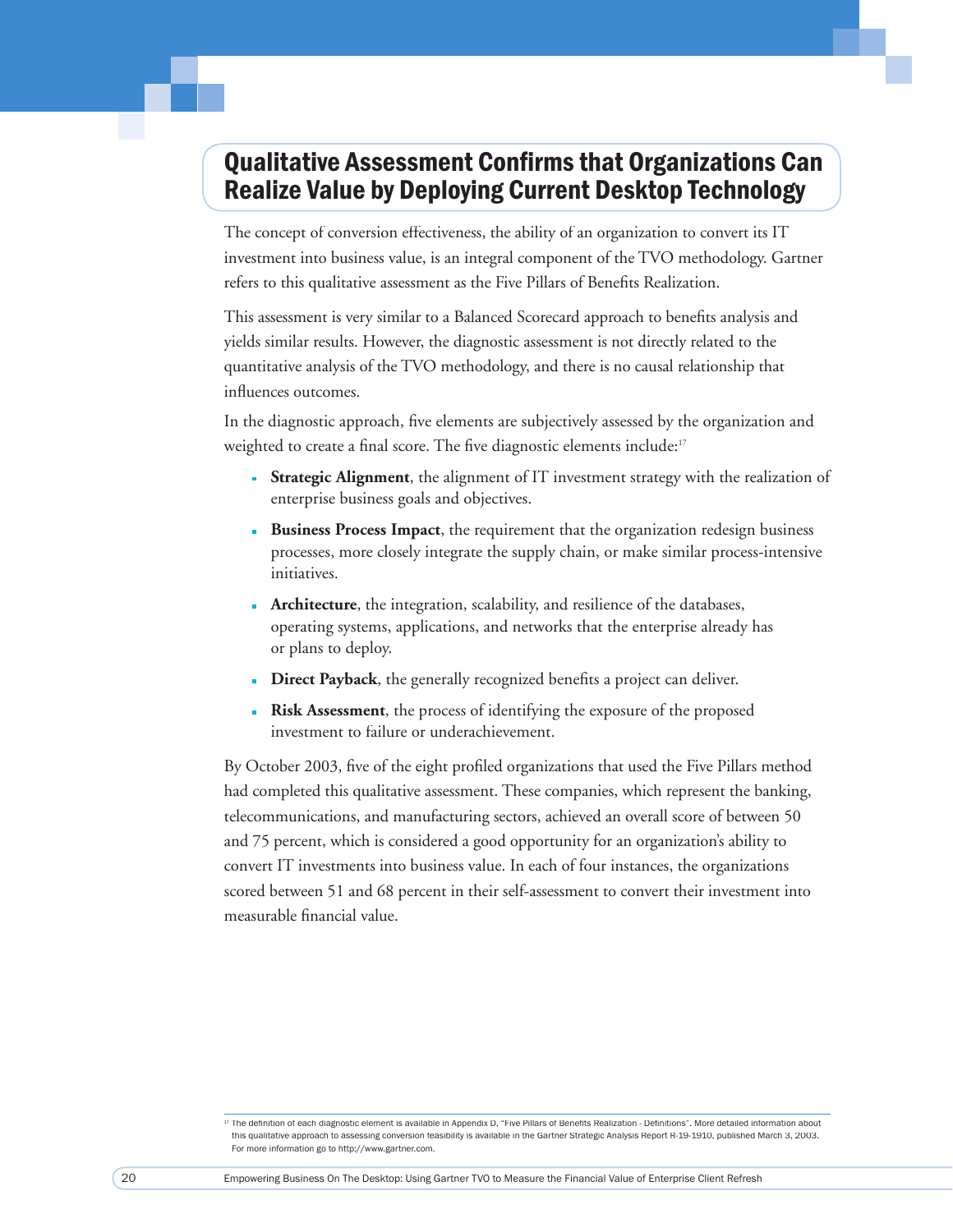

Exhibit 8 presents a view of these five organizations and their respective scores.

Exhibit 8 - Five Pillars Analysis for Five Organizations

Detailed scores for each organization by sector and a brief description of the diagnostic tool are located in Appendix E, "Five Pillars of Benefits Realization."

The qualitative assessment is best used with the quantitative analysis. The combination of subjective and objective analysis provides a balanced approach to defining value that is more realistic than simply quantitative analysis. In this case, with five out of nine TVO analyses demonstrating a strong conversion factor, the logical conclusion is that the benefits of deployment outweigh any potential risks.

 $21$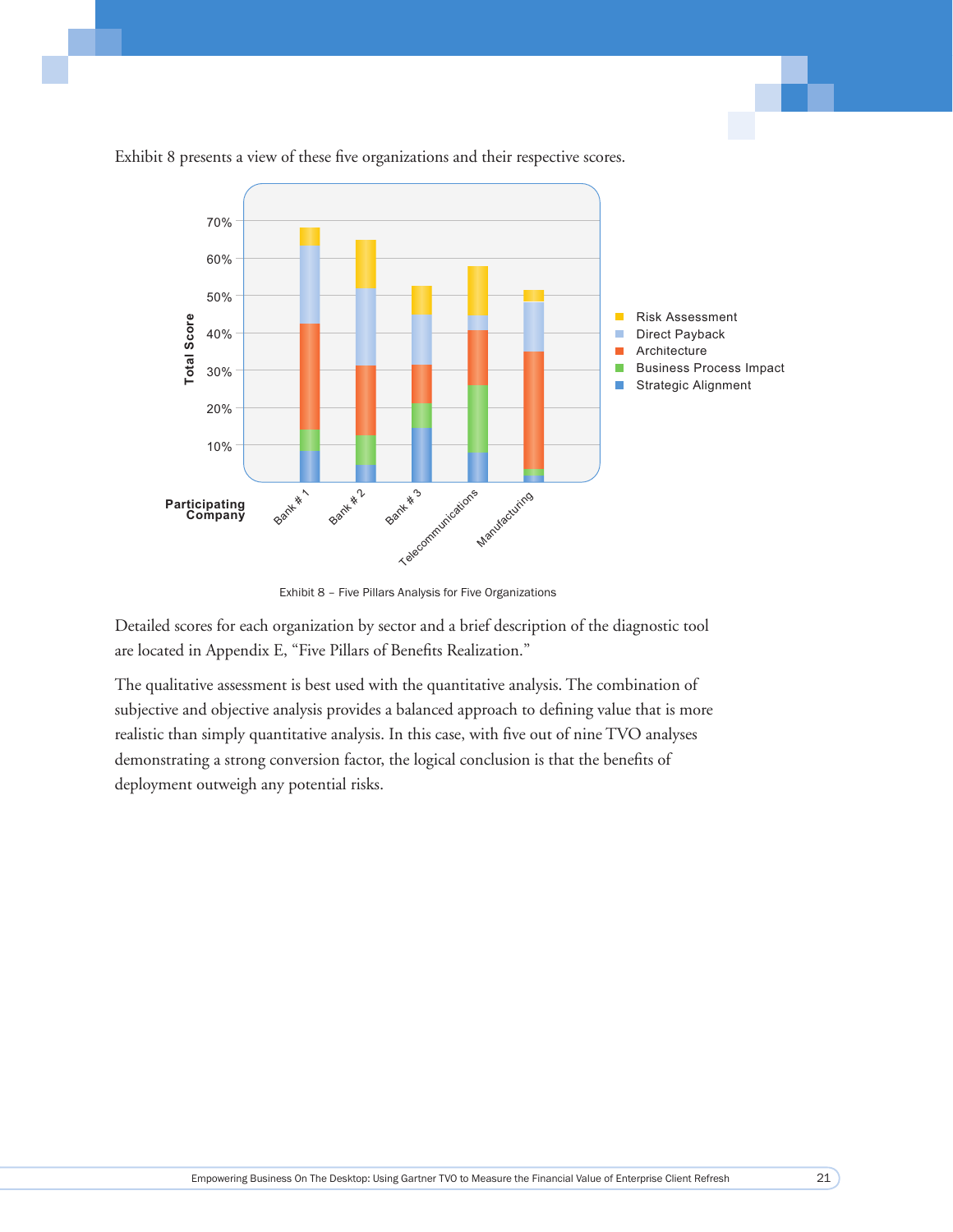## **Conclusions**

Enterprises that evaluate the financial benefits of a PC desktop upgrade from both an IT and business perspective are better positioned to make strategic decisions about the value of a new PC desktop to their organization.

Enterprises that seek only to minimize cost are well positioned to realize positive ROI. However, because the investment is viewed only from an IT perspective, the full business value may not be realized, since not all value areas are discovered and implemented.

By bridging the IT and business view of IT investments, enterprises that conducted even a partial TVO analysis were better able to understand how a new desktop platform could help them achieve their organizational goals. The TVO analysis was particularly helpful in the decision-making process that led profiled organizations to commit to a more timely PC desktop refresh.

The analysis of financial benefits presented by different business scenarios enables any organization to identify key areas of value and adjust their deployment plans accordingly. This approach is especially important today because advanced collaboration capabilities and integration with business processes unlock new usage scenarios that were not feasible on older desktop platforms. The results of the TVO analyses presented in this report identify significant financial benefits in distinctly different scenarios. These results can be readily extrapolated for any organization in any business sector.

Four compelling points help to rationalize refreshing aging PC desktops to an industrystandard desktop that operates on Windows XP Professional and Office 2003 and that runs on Intel Architecture-based hardware. These considerations include:

- **A strong financial justification** for upgrading client hardware and software due to tangible productivity gains and cost savings.
- **Business benefits** from client upgrade are at least as important as IT benefits, which are the focus of more traditional cost only analysis.
- **Hardware refresh decisions** should be based on the type of business solutions that an organization plans to run during the PC lifecycle. Upgrading to hardware built with current technologies will provide a level of business value in the mid- to longterm that more than compensates for any incremental cost.
- **Significant future value**, including optional benefits by implementing Office System solutions based on the business capable Windows and Intel platform.

During the decision-making process, profiled organizations discovered that it was not always necessary to have precise financial estimates for all areas in which value is defined. The deployment of Windows XP Professional and Office 2003 typically brings enough hard TCO savings for customers upgrading from Windows 9x or Windows NT Workstation that the investment can be justified on cost savings alone.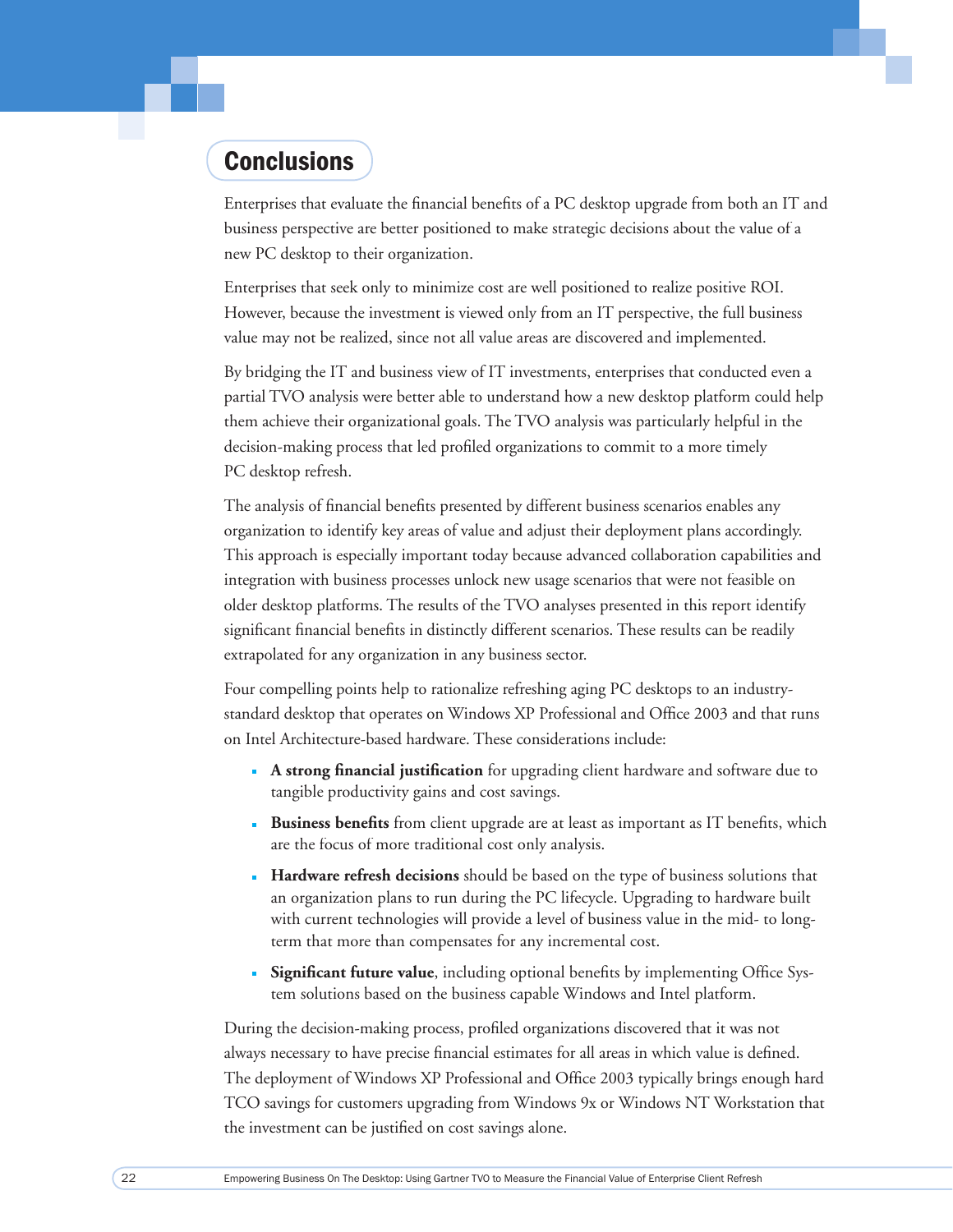Many of the customers in this report have found substantial value in exploring new business scenarios that use new technologies. The value in these situations may be harder to quantify but can be strategically more important to the organization than relatively simple cost-based metrics.

Using objective, analytical tools such as the Gartner TVO methodology can help any organization to assess both the technical and business benefits of IT investments and identify more precisely where and when that value can be achieved and plan their deployments accordingly.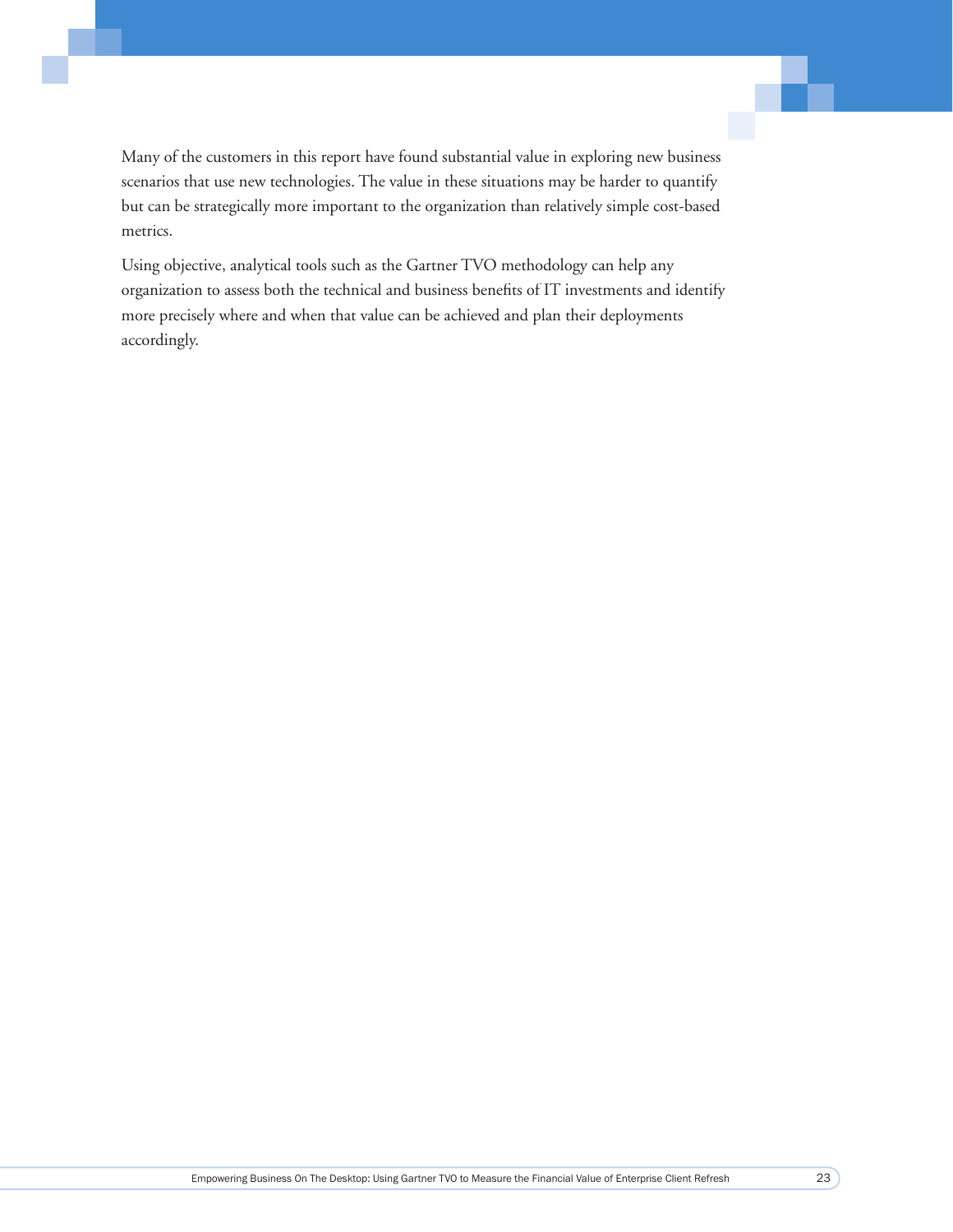## For More Information

For more information about the business value of a client desktop consisting of Windows XP Professional and Microsoft Office 2003, go to:

http://www.microsoft.com/resources/desktop/businessvalue.asp.

For more information about Microsoft Office 2003 and the Microsoft Office System, go to:

http://www.microsoft.com/office.

For more information about Windows XP, go to:

http://www.microsoft.com/windowsxp/default.asp.

For more information about Intel Pentium 4 Processor with HT Technology and Intel Centrino mobile technology, go to:

- http://www.intel.com.
- http://www.intel.com/ebusiness/upgrade.
- http://www.intel.com/business/bss/products/desktop/index.htm.
- http://www.intel.com/ebusiness/mobile.

For more information on the business value of the Microsoft Office System and the white paper entitled "Process Goldmine: Microsoft Office System Integrated Solutions Deliver Business Value," go to:

http://www.microsoft.com/office/business/value.mspx.

For details about the overall business value of Windows XP Professional and the Microsoft white paper, "Higher Yields: The Financial Benefits of Windows XP Professional," go to:

http://www.microsoft.com/windowsxp/pro/evaluation/whyupgrade/bizval.

For information about the business value of Windows XP Tablet PC Edition and the white paper, "Empowering Information Workers: The Financial Benefits of Windows XP Tablet PC Edition," go to:

http://www.microsoft.com/windowsxp/tabletpc/evaluation/financialvalue.asp.

For more information about business value at Microsoft, go to:

http://www.microsoft.com/value.

For information about Gartner Measurement and the Gartner TVO methodology, go to:

- http://www.gartner.com.
- https://tvo.gartner.com/home.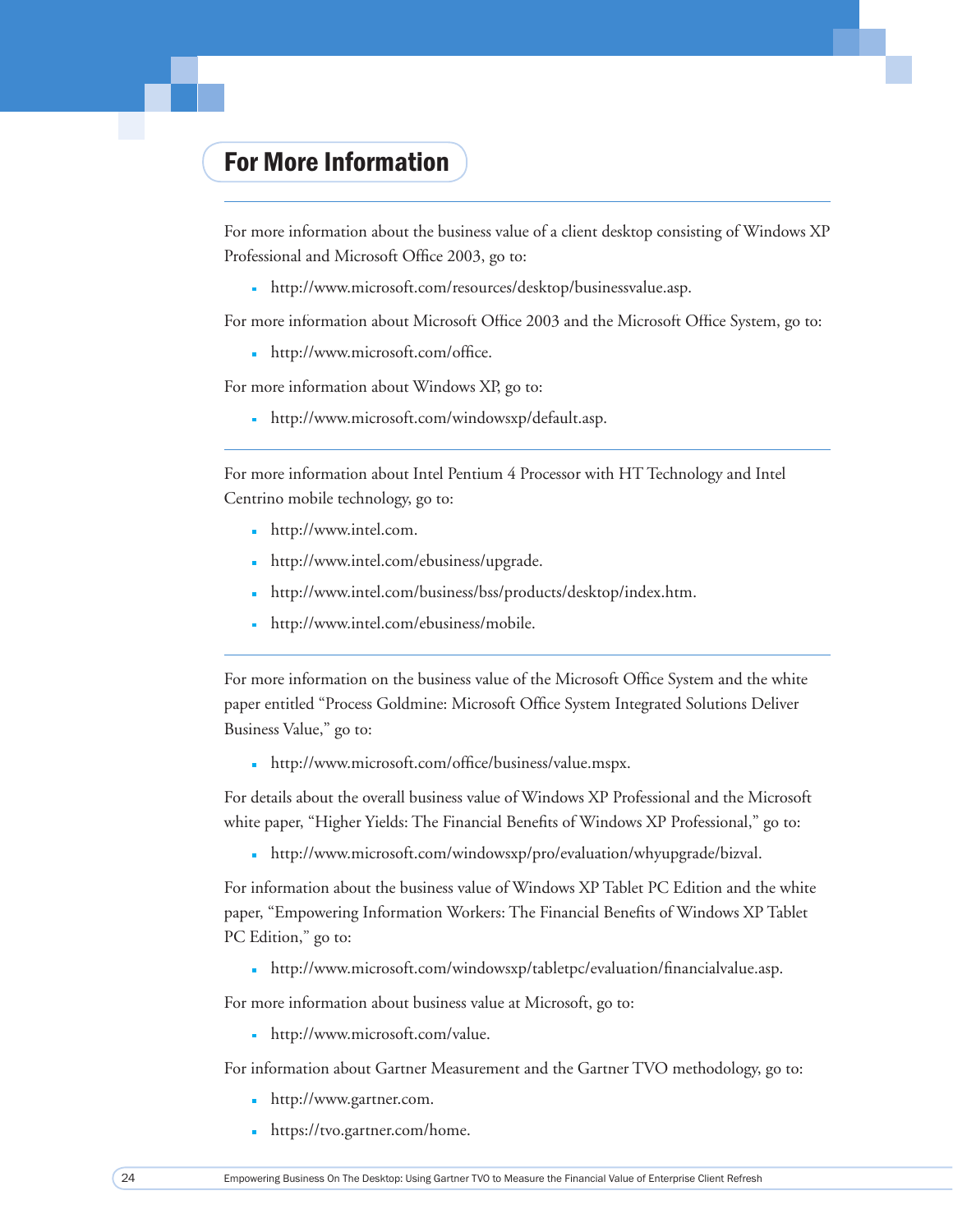## Appendix A: About This Report

The 22 organizations participating in these TVO studies represent a range of sectors including banking and finance, education, energy and transportation, government, manufacturing, retail, services, and telecommunication.

To ensure consistency in data gathering and analysis, all studies conformed to the Gartner TVO methodology and tool set. The Gartner TVO methodology provides a consistent framework to assess the quantitative and qualitative business value that an organization derives from its IT investments.

The TVO tool provides results in a language common to business executives, qualitative strategic policy and decision-making. The tool also addresses the interests of financial executives by using internal rate of return, return on investment, payback period, and net present value as indicators of business value.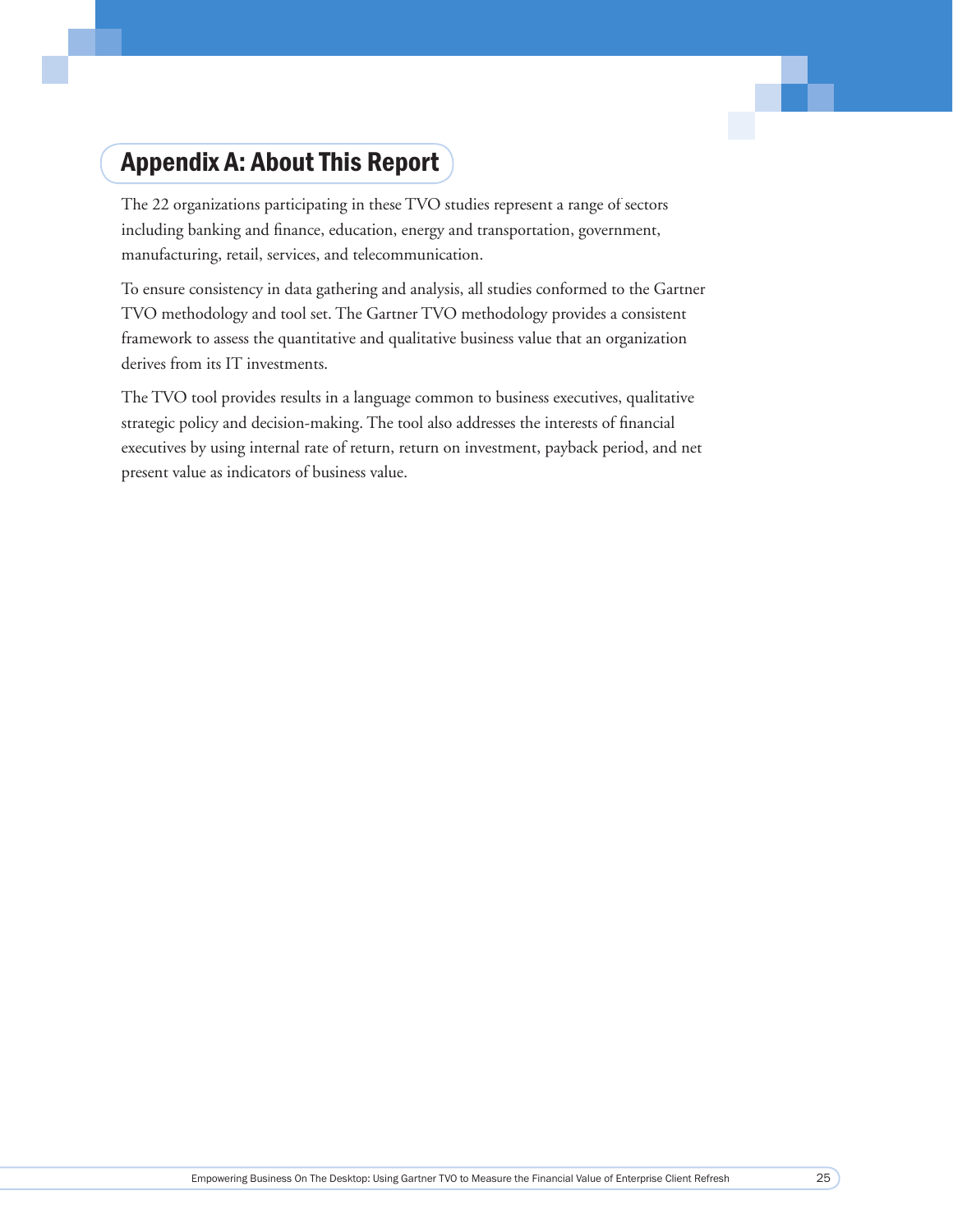## Appendix B: Gartner Total Value of Opportunity Methodology

This is the Executive Summary of the Gartner Strategic Analysis Report R-19-1910, published March 3, 2003.18

#### TVO Methodology: Valuing IT Investments via the Gartner Business Performance Framework

*Total value of opportunity is a metrics-based, standard methodology for comprehensive investment analysis of any IT-enabled business initiative.*

#### Management Summary

TVO is a Gartner methodology for determining the overall business value expected to be created by an IT-enabled business initiative. TVO uses the Gartner Business Performance Framework as a standard methodology that measures the business performance impact of the initiative being modeled. This appendix describes the components of the TVO methodology.

TVO is a quantitative and qualitative value methodology that applies a standard set of thought-leading concepts and models to answer seven key value-related questions about a potential IT investment. These questions include:

- What is the initiative?
- How will we measure the business value?
- What does the technology do?
- How much benefit will we receive?
- How much will it cost through what period of time?
- How do we take future uncertainty into account?
- Is the enterprise positioned to exploit these capabilities?

For a complete value analysis (and, therefore, a business case analysis) of a potential IT investment, it is critical to ensure that each of these questions has been answered completely and in depth. This means that each question has been considered and an accepted methodology has been applied to answer it. Accepted means agreed to by the stakeholders in the investment. At a minimum, this includes financial, business unit, and IS organization sponsors.

The standard TVO methodology includes best practices, methodologies that Gartner has identified and applied to answer each of the seven value-related questions listed previously. These components of TVO help to provide a complete view of an IT-enabled business initiative, from the capability inherent in the solution that is based on a technology perspective to the ability of an organization to convert that capability into business value. The TVO components also build a trail of evidence that links the IT capabilities to the resulting projected financial model, which makes the business metrics and resulting business operations involved in unlocking that value.

<sup>18</sup> For more information, go to http://tvo.gartner.com/home.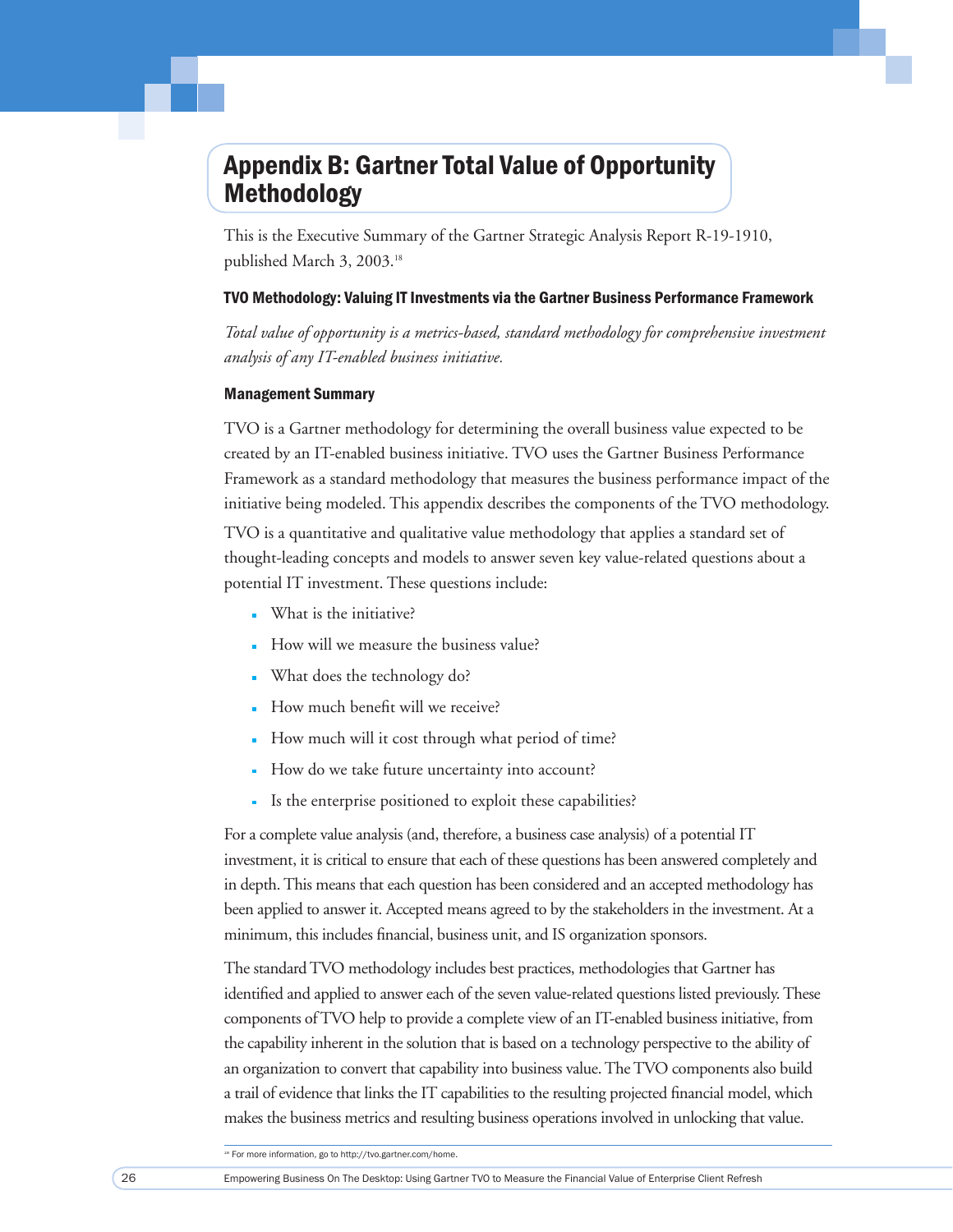## **Appendix C: Business Performance Framework -TVO Measures of Value**

The following table presents the Aggregate and Prime measures of value analyzed by the Gartner Business Performance Framework and TVO methodology for the organizations profiled in this report.

The bolded Aggregates and Primes indicate the areas in which value was identified for the organizations profiled. The numbers in parentheses indicate the number of organizations that identified business value for each Prime category.

|                                    | <b>Aggregates</b>                                            |                                                              | <b>Primes</b>                                                      |                                            |                                           |  |
|------------------------------------|--------------------------------------------------------------|--------------------------------------------------------------|--------------------------------------------------------------------|--------------------------------------------|-------------------------------------------|--|
|                                    | Market                                                       | Target<br><b>Market Index</b>                                | <b>Market</b><br>Coverage Index                                    | <b>Market</b><br>Share Index               | Opportunity /<br>Threat Index             |  |
|                                    | <b>Responsiveness</b>                                        | <b>Product Portfolio</b><br>index (1)                        | Channel<br>Probability Index                                       | Configurability<br>Index                   |                                           |  |
| <b>Demand</b><br><b>Management</b> | <b>Sales</b>                                                 | <b>Sales Opportunity</b><br>Index(3)                         | <b>Sales</b><br>Cycle Index (3)                                    | <b>Sales</b><br>Close Index                | <b>Sales</b><br>Price Index               |  |
|                                    | <b>Effectiveness</b>                                         | Cost of<br>Sales Index (1)                                   | <b>Forecast Accuracy</b>                                           | Customer<br><b>Retention Index</b>         |                                           |  |
|                                    | <b>Product</b><br><b>Development</b><br><b>Effectiveness</b> | <b>New Products</b><br>Index $(1)$                           | Feature<br><b>Function index</b>                                   | <b>Time-to-Market</b><br>Index $(2)$       | R&D<br>Success Index                      |  |
|                                    | <b>Customer</b>                                              | On-Time<br>Delivery (1)                                      | <b>Order Fill Rate</b>                                             | <b>Material</b><br>Quality (1)             | <b>Service Accuracy</b>                   |  |
|                                    | <b>Responsiveness</b>                                        | <b>Service</b><br>Performance (2)                            | <b>Customer Care</b><br>Performance (2)                            | Agreement<br>Effectiveness                 | Transformation<br>Ratio                   |  |
| Supply<br><b>Management</b>        | <b>Supplier</b><br><b>Effectiveness</b>                      | <b>Supplier</b><br><b>On-Time Delivery</b>                   | Supplier<br>Order Fill Rate                                        | Supplier<br><b>Material Quality</b>        | Supplier<br>Service Accuracy              |  |
|                                    |                                                              | <b>Supplier Service</b><br>performance                       | <b>Supplier Care</b><br>Performance                                | <b>Supplier Agreement</b><br>Effectiveness | Supplier<br><b>Transformation Ratio</b>   |  |
|                                    | Operational<br><b>Efficiency</b>                             | Cash - Cash<br><b>Cycle Time</b>                             | <b>Conversion</b><br>Cost(9)                                       | Asset<br><b>Utilization</b>                | Sigma Value                               |  |
|                                    |                                                              | <b>Customer Prime:</b><br><b>Loan Process</b><br>Quality (1) | <b>Customer Prime:</b><br><b>Average Sales</b><br>Time $(1)$       |                                            |                                           |  |
|                                    | <b>Human</b><br>Resource                                     | Recruitment                                                  | <b>Benefits</b><br><b>Effectiveness Index Administration Index</b> | <b>Skills</b><br><b>Inventory Index</b>    | Employee<br><b>Training Index</b>         |  |
| <b>Support</b><br><b>Services</b>  | Responsiveness                                               | <b>HR Advisory</b><br>Index                                  | <b>HR Total</b><br><b>Cost Index</b>                               |                                            |                                           |  |
|                                    | <b>Information</b><br><b>Technology</b>                      | <b>Systems</b><br>Performance (3)                            | <b>IT Support</b><br>Performance (5)                               | <b>Partnership</b><br>Ratio (1)            | <b>Service Level</b><br>Effectiveness (2) |  |
|                                    | <b>Responsiveness</b>                                        | <b>New Projects</b><br>Index (2)                             | <b>IT Total Cost</b><br>Index $(11)$                               |                                            |                                           |  |
|                                    | Finance and<br>Regulatory<br>Responsiveness                  | Compliance<br>Index                                          | Accuracy<br>Index                                                  | Advisory<br>Index                          | Cost of<br>Service Index                  |  |

Exhibit 9 - Profiled Organizations Measured with the Business Performance Framework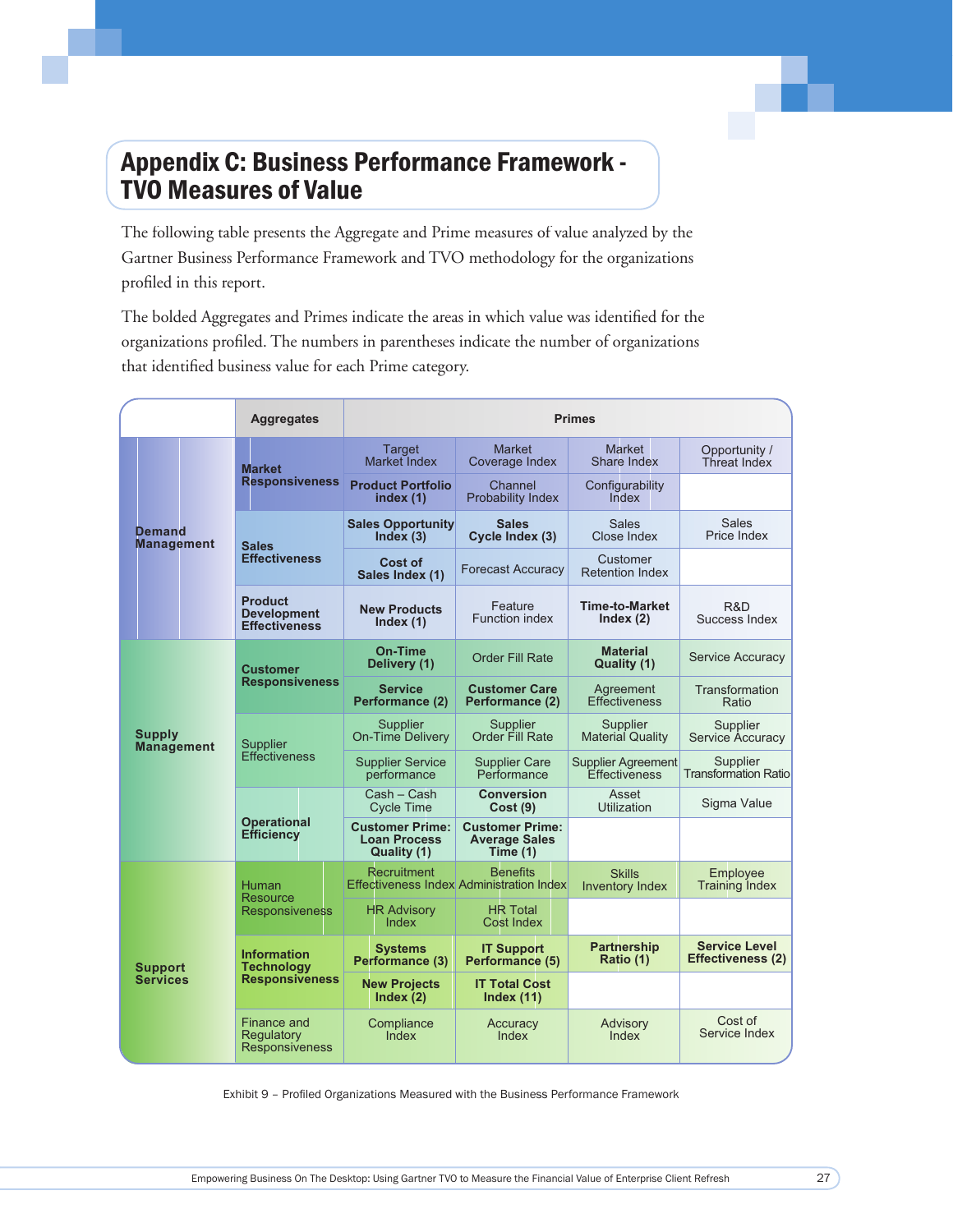## Appendix D: Five Pillars of Benefits Realization -**Definitions**

This appendix provides the inputs that answer the question, "Is our organization positioned to exploit the technology-enabled capabilities analyzed in the TVO framework?" The Pillar of Benefits Realization approach also provides the inputs for the risk analysis mentioned in the Future Value section of the TVO methodology. The Diagnostics section of this approach examines Conversion Effectiveness, the qualitative measurement of an organization's ability to convert the IT investment into business value and to set the correct expectations.

Dynamic Benefits Realization, a Gartner Consulting methodology, provides the underlying concepts for this section and identifies the Five Pillars of Benefits Realization, which include: Strategic Alignment, Business Process Impact, Architecture, Direct Payback, and Risk.

Each pillar is weighted by giving it a relative importance in the overall organization's view of making IT investments of this type. The analyst asks a set of questions for each pillar. The resulting score reflects how well the studied initiative or investment aligns with the pillars. Finally, the weighting factors and scores are combined to produce a total weighted score, which is applied against a standard Gartner measure of the appropriateness of the investment.

| <b>Diagnostic Pillar</b>             | <b>Description</b>                                                                                                                                                                                                                                                                           |
|--------------------------------------|----------------------------------------------------------------------------------------------------------------------------------------------------------------------------------------------------------------------------------------------------------------------------------------------|
| <b>Strategic</b><br><b>Alignment</b> | This perspective refers to the importance the organization attaches to the<br>medium-term or long-term alignment of IT facilities to organizational goals. Typical<br>issues to consider include:                                                                                            |
|                                      | • Does the organization plan to alter its structure, change the manner in which<br>it delivers its services, or have to rapidly respond to changing customer<br>requirements?                                                                                                                |
|                                      | • Does the organization intend to modify its culture, for example by<br>empowering staff and reducing direct control?                                                                                                                                                                        |
|                                      | • Is there an intention to outsource key activities? If so, strategic alignment<br>between computer systems and corporate objectives is likely to be important.                                                                                                                              |
|                                      | Another point to remember is that if business plans or prospects are unclear<br>or are likely to change significantly in the short to medium term, this weighting<br>factor would have to be reduced because achieving strategic alignment in such<br>circumstances would be more difficult. |

Exhibit 10 provides detailed descriptions of each of the Pillars of Benefits Realization.

Exhibit 10 - Components of the Five Pillars of Benefits Realization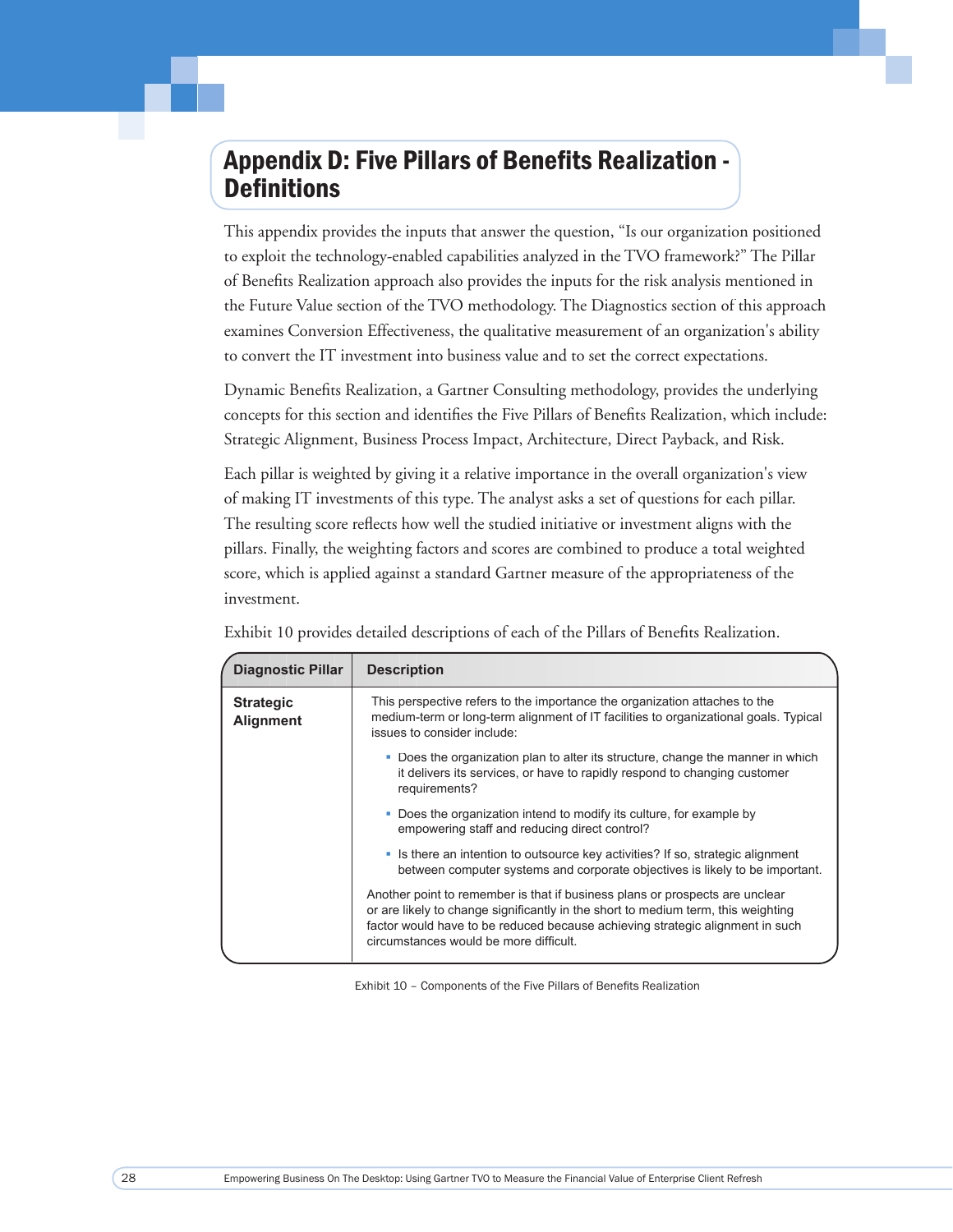| <b>Diagnostic Pillar</b><br>(Continued) | <b>Description</b>                                                                                                                                                                                                                                                                                                                                                                                                                                                                                                                                               |
|-----------------------------------------|------------------------------------------------------------------------------------------------------------------------------------------------------------------------------------------------------------------------------------------------------------------------------------------------------------------------------------------------------------------------------------------------------------------------------------------------------------------------------------------------------------------------------------------------------------------|
| <b>Business Process</b><br>Impact       | Does the organization require the capacity to rapidly and radically change<br>business processes in line with changing business conditions? A business<br>process is defined as any series of tasks leading to a stated objective.<br>This issue is likely to be more important in industries such as IT and<br>telecommunications but less so in discrete manufacturing, for example.                                                                                                                                                                           |
|                                         | If process transformation is important, a higher weight should be assigned<br>to this factor because IT is a key enabler of process transformation. When<br>this factor is especially important, many existing processes usually show<br>signs of malfunction. Typical symptoms are capture of data more than once,<br>inflexibility, long turnaround times, too much checking and non-value-adding<br>controls. If this applies to the organization, particularly if it operates in a<br>changing environment, assign a high weight to Business Process Impact. |
| <b>Architecture</b>                     | In the Five Pillars approach, IT architecture is represented by computer<br>hardware, software, databases, and telecommunications facilities.                                                                                                                                                                                                                                                                                                                                                                                                                    |
|                                         | Management often finds it hard to assign a weighting factor to this perspective,<br>but it can be very important. A badly integrated architecture would mean that<br>various systems fail to communicate, resulting in unproductive work and an<br>inability to fully capitalize on information resources. For instance, if a closed<br>architecture exists, there may not be effective links between departments or<br>with trading partners, an increasingly important consideration.                                                                          |
|                                         | Some architectures can adapt well to change, others do not. Other<br>architectures may be headed for a technological limbo, while others may<br>be well positioned to accommodate and capitalize on new technological<br>developments. If these factors are important to the organization, assign a high<br>weighting to Architecture.                                                                                                                                                                                                                           |
| <b>Direct Payback</b>                   | Direct Payback relates to direct benefits such as cost savings of any kind:<br>cost avoidance, revenue enhancement, better or faster information, and<br>other forms of immediate, direct benefits. If these factors are important to the<br>organization, assign a high weight to Direct Payback.                                                                                                                                                                                                                                                               |
| <b>Risk Assessment</b>                  | All IT projects involve organizational and technical risk to some degree. Some<br>organizations have a risk-adverse culture, while others are more adventurous.<br>Banks for instance always assign a very high weighting to Risk, because IT<br>is essential to their very survival. Risk is not so important for organizations in<br>which a system failure will not result in the shutdown of key services.                                                                                                                                                   |
|                                         | To weight this perspective properly, ask the question, "What are the<br>consequences for our organization if an investment in systems proves<br>troublesome to install and to manage or which may suffer breakdowns or<br>interruptions from time to time?"                                                                                                                                                                                                                                                                                                      |
|                                         | If the nature of the organization's business indicates that any level of<br>disruption would have serious long-term ramifications, then weight this<br>perspective highly. If a high weighting factor is assigned to Risk, the likelihood<br>that the safe, predictable alternative is selected (rather then the innovative<br>one) will increase.                                                                                                                                                                                                               |

Exhibit 10 (continued) - Components of the Five Pillars of Benefits Realization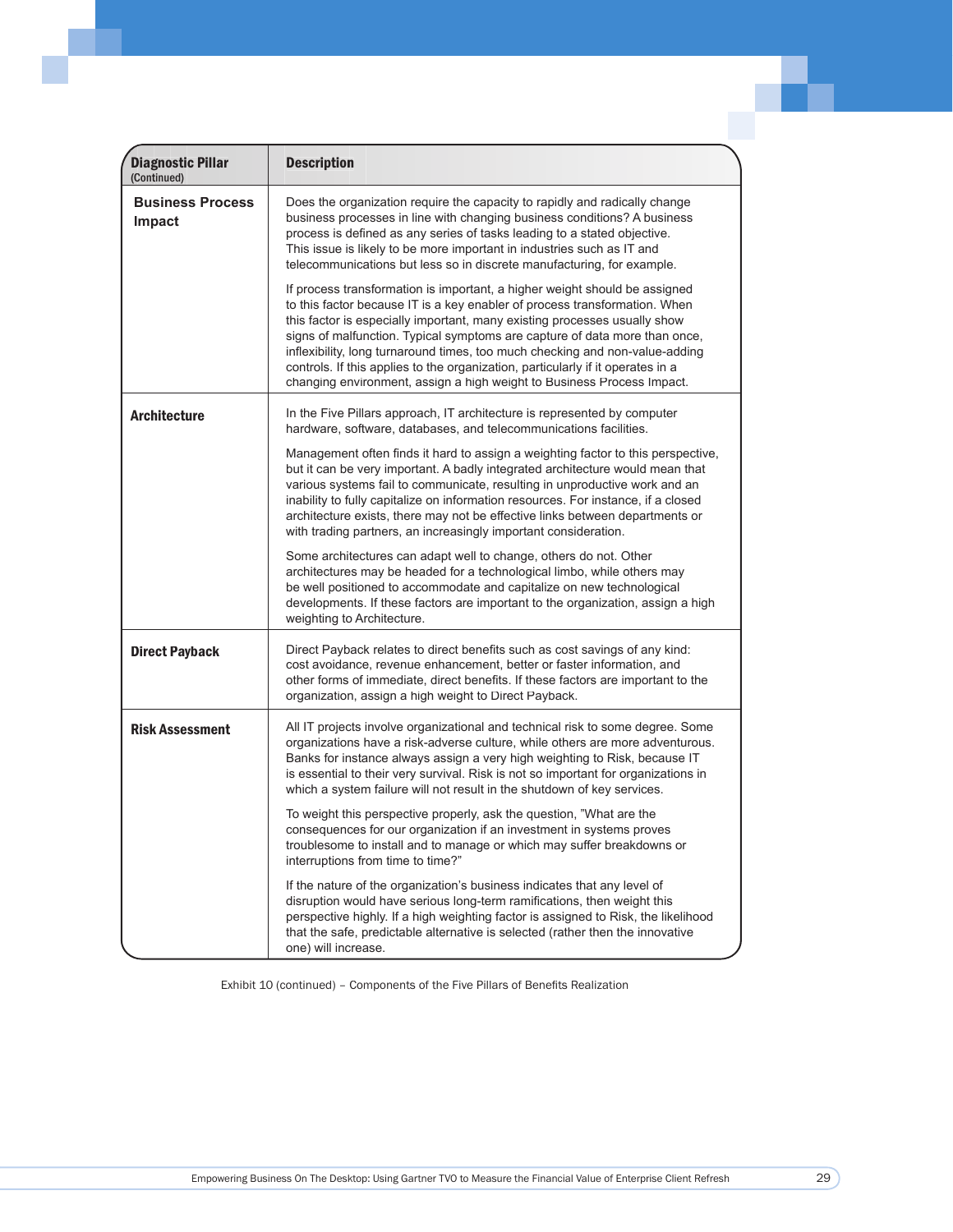## Appendix E: Five Pillars of Benefits Realization

The following table, Exhibit 10, shows the results of the Five Pillars of Benefits Realization selfassessment conducted by five organizations profiled in this report. This qualitative assessment measures an organization's ability to convert its investment in IT into business value.

A score of 50 to 75 percent represents a good likelihood that benefits will be realized by the organization. All five organizations analyzed with this method scored from 51 percent to 68 percent.

| <b>Perspective</b>             | <b>Weighting Factors (%)</b> | <b>Score (Average)</b> | Weighted Score (%) |
|--------------------------------|------------------------------|------------------------|--------------------|
| Banking #1                     |                              |                        |                    |
| <b>Overall Score: 68%</b>      |                              |                        |                    |
| Strategic Alignment            | 20%                          | 4.5                    | 9%                 |
| <b>Business Process Impact</b> | 10%                          | 6.0                    | 6%                 |
| Architecture                   | 30%                          | 9.0                    | 27%                |
| Direct Payback                 | 30%                          | 7.0                    | 21%                |
| <b>Risk Assessment</b>         | 10%                          | 4.5                    | 5%                 |
| <b>Banking #2</b>              |                              |                        |                    |
| <b>Overall Score: 65%</b>      |                              |                        |                    |
| <b>Strategic Alignment</b>     | 10%                          | 5.0                    | 5%                 |
| <b>Business Process Impact</b> | 15%                          | 6.0                    | 9%                 |
| Architecture                   | 20%                          | 8.5                    | 17%                |
| Direct Payback                 | 30%                          | 7.0                    | 21%                |
| <b>Risk Assessment</b>         | 25%                          | 5.0                    | 13%                |
| Banking #3                     |                              |                        |                    |
| <b>Overall Score: 53%</b>      |                              |                        |                    |
| <b>Strategic Alignment</b>     | 25%                          | 6.5                    | 16%                |
| <b>Business Process Impact</b> | 10%                          | 6.0                    | 6%                 |
| Architecture                   | 15%                          | 6.0                    | 9%                 |
| Direct Payback                 | 30%                          | 5.0                    | 15%                |
| <b>Risk Assessment</b>         | 20%                          | 3.5                    | 7%                 |

Exhibit 11 - Results of Five Pillars of Benefits Realization Self-assessment at Five Organizations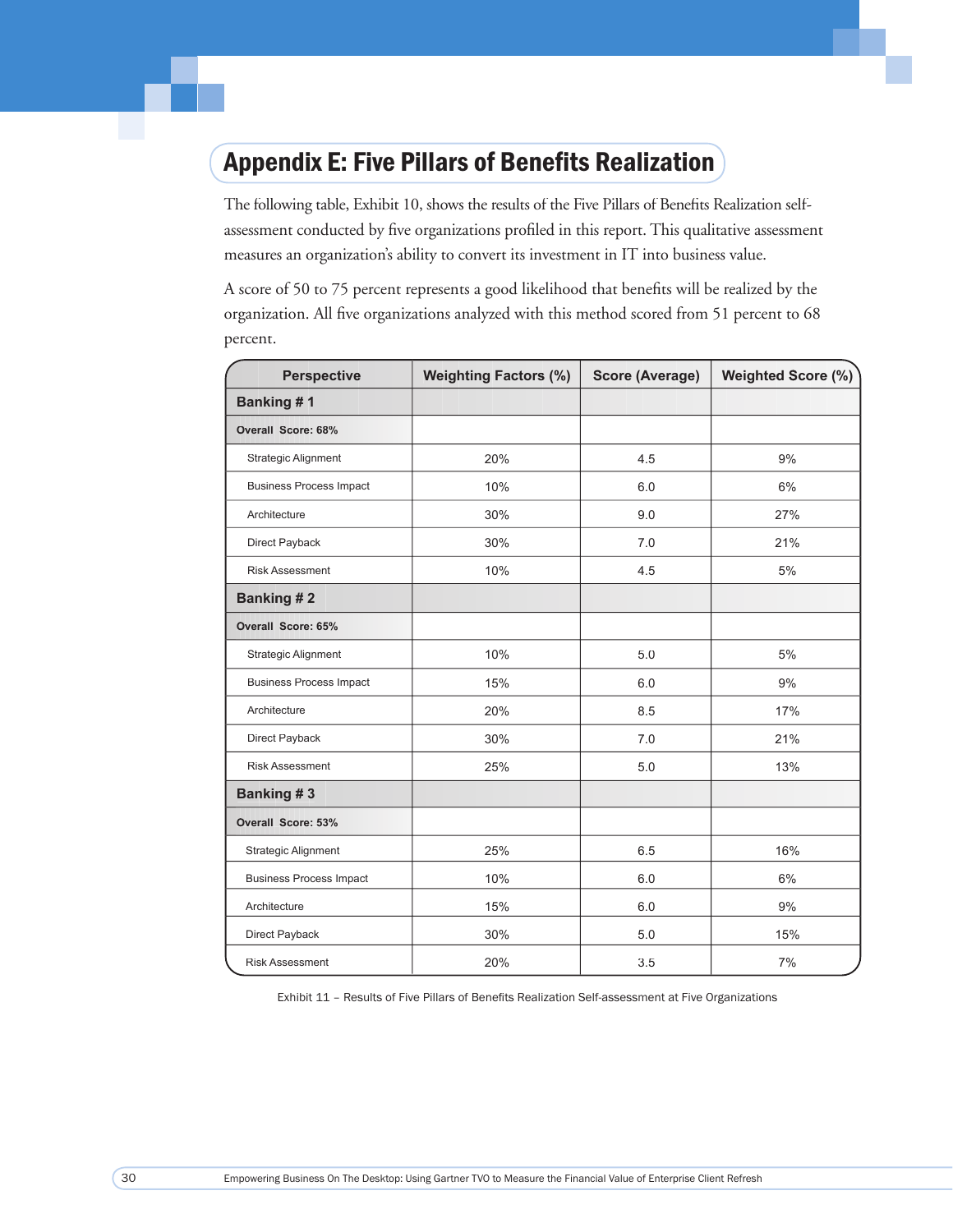| Perspective (Continued)        | <b>Weighting Factors (%)</b> | <b>Score (Average)</b> | Weighted Score (%) |
|--------------------------------|------------------------------|------------------------|--------------------|
| <b>Telecommunications</b>      |                              |                        |                    |
| Overall Score: 57%             |                              |                        |                    |
| Strategic Alignment            | 20%                          | 4.0                    | 8%                 |
| <b>Business Process Impact</b> | 30%                          | 6.0                    | 18%                |
| Architecture                   | 15%                          | 10.0                   | 15%                |
| Direct Payback                 | 5%                           | 7.0                    | 4%                 |
| <b>Risk Assessment</b>         | 30%                          | 4.0                    | 12%                |
| <b>Manufacturing</b>           |                              |                        |                    |
| Overall Score: 51%             |                              |                        |                    |
| <b>Strategic Alignment</b>     | 15%                          | 1.5                    | 2%                 |
| <b>Business Process Impact</b> | 10%                          | 2.0                    | 2%                 |
| Architecture                   | 35%                          | 9.0                    | 32%                |
| Direct Payback                 | 25%                          | 5.0                    | 13%                |
| <b>Risk Assessment</b>         | 15%                          | 1.5                    | 2%                 |

Exhibit 11 (continued) - Results of Five Pillars of Benefits Realization Self-assessment at Five Organizations

More detailed information about this qualitative approach to assessing conversion feasibility is available in the Gartner Strategic Analysis Report R-19-1910, published March 3, 2003. More information about this approach is available at http://www.gartner.com.